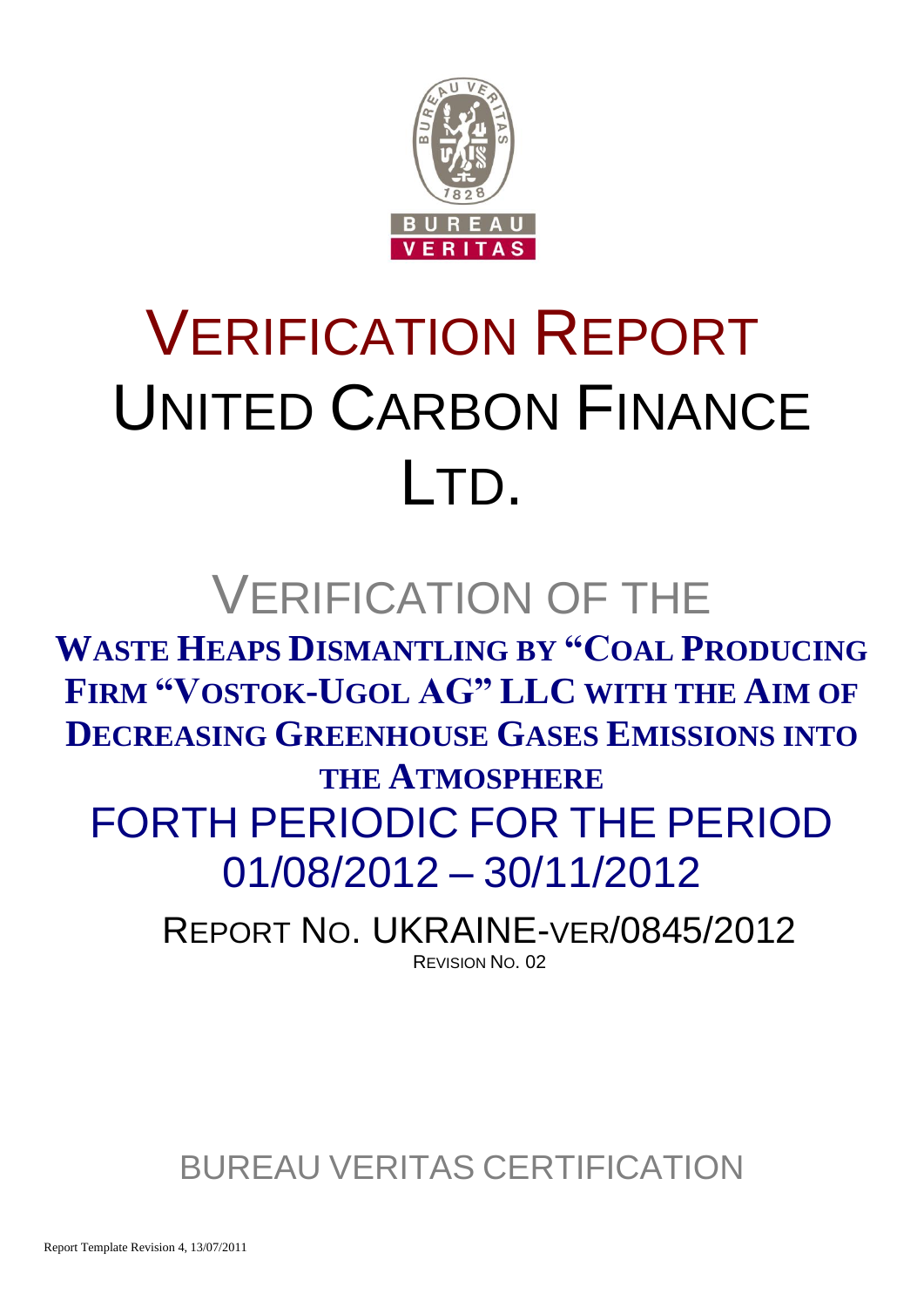

#### VERIFICATION REPORT

| Date of first issue:<br>03/12/2012 | Organizational unit:<br><b>Bureau Veritas Certification</b> |  |
|------------------------------------|-------------------------------------------------------------|--|
|                                    | <b>Holding SAS</b>                                          |  |
| Client:                            | Client ref.:                                                |  |
| United Carbon Finance Ltd.         | <b>Tahir Musayev</b>                                        |  |
| Summary:                           |                                                             |  |

Bureau Veritas Certification has made the forth periodic verification of the "Waste Heaps Dismantling by "Coal Producing Firm "Vostok-Ugol AG" LLC with the Aim of Decreasing Greenhouse Gases Emissions into the Atmosphere" project of Coal Producing Firm "Vostok-Ugol AG" located in Sverdlovskand Rovenky Towns, Luhansk regions, Ukraine, and applying JI specific approach, on the basis of UNFCCC criteria for the JI, as well as criteria given to provide for consistent project operations, monitoring and reporting. UNFCCC criteria refer to Article 6 of the Kyoto Protocol, the JI rules and modalities and the subsequent decisions by the JI Supervisory Committee, as well as the host country criteria.

The verification scope is defined as a periodic independent review and ex post determination by the Accredited Entity of the monitored reductions in GHG emissions during defined verification period, and consisted of the following three phases: i) desk review of the monitoring report against project design and the baseline and monitoring plan; ii) follow-up interviews with project stakeholders; iii) resolution of outstanding issues and the issuance of the final verification report and opinion. The overall verification, from Contract Review to Verification Report & Opinion, was conducted using Bureau Veritas Certification internal procedures.

The first output of the verification process is a list of Clarification, Corrective Actions Requests, Forward Actions Requests (CR, CAR and FAR), presented in Appendix A.

In summary, Bureau Veritas Certification confirms that the project is implemented as planned and described in approved project design documents. Installed equipment being essential for generating emission reduction runs reliably and is calibrated appropriately. The monitoring system is in place and the project is generating GHG emission reductions. The GHG emission reduction is calculated accurately and without material errors, omissions, or misstatements, and the ERUs issued totalize 498395 tonnes of CO2 equivalent for the monitoring period from 01/08/2012 to 30/11/2012.

Our opinion relates to the project's GHG emissions and resulting GHG emission reductions reported and related to the approved project baseline and monitoring, and its associated documents.

| Report No.:                                                                                                           | Subject Group:                                                                                      |                                             |
|-----------------------------------------------------------------------------------------------------------------------|-----------------------------------------------------------------------------------------------------|---------------------------------------------|
| UKRAINE-ver/0845/2012                                                                                                 | JI                                                                                                  |                                             |
| Project title:<br>Greenhouse Gases Emissions into the Atmosphere"                                                     | "Waste Heaps Dismantling by "Coal Producing Firm<br>"Vostok-Ugol AG" LLC with the Aim of Decreasing |                                             |
| Work carried out by:<br>Vyacheslav Yeriomin - Team Leader, Lead Verifier<br>Sergiy Kustovskyy - Team Member, Verifier |                                                                                                     |                                             |
| Work reviewed by:<br>Ivan Sokolov - Internal Technical Reviewer                                                       |                                                                                                     | No distribution without permission from the |
| Vasiliy Kobzar - Technical Specialist                                                                                 |                                                                                                     | Client or responsible organizational unit   |
| Work approved by:<br>Manager                                                                                          | Ivan Sokolov - Climate Change Operations Certification<br>100R                                      | Limited distribution                        |
| Date of this revision:<br>Rev. No.:<br>02<br>06/12/2012                                                               | Number of pages:<br>27                                                                              | Unrestricted distribution                   |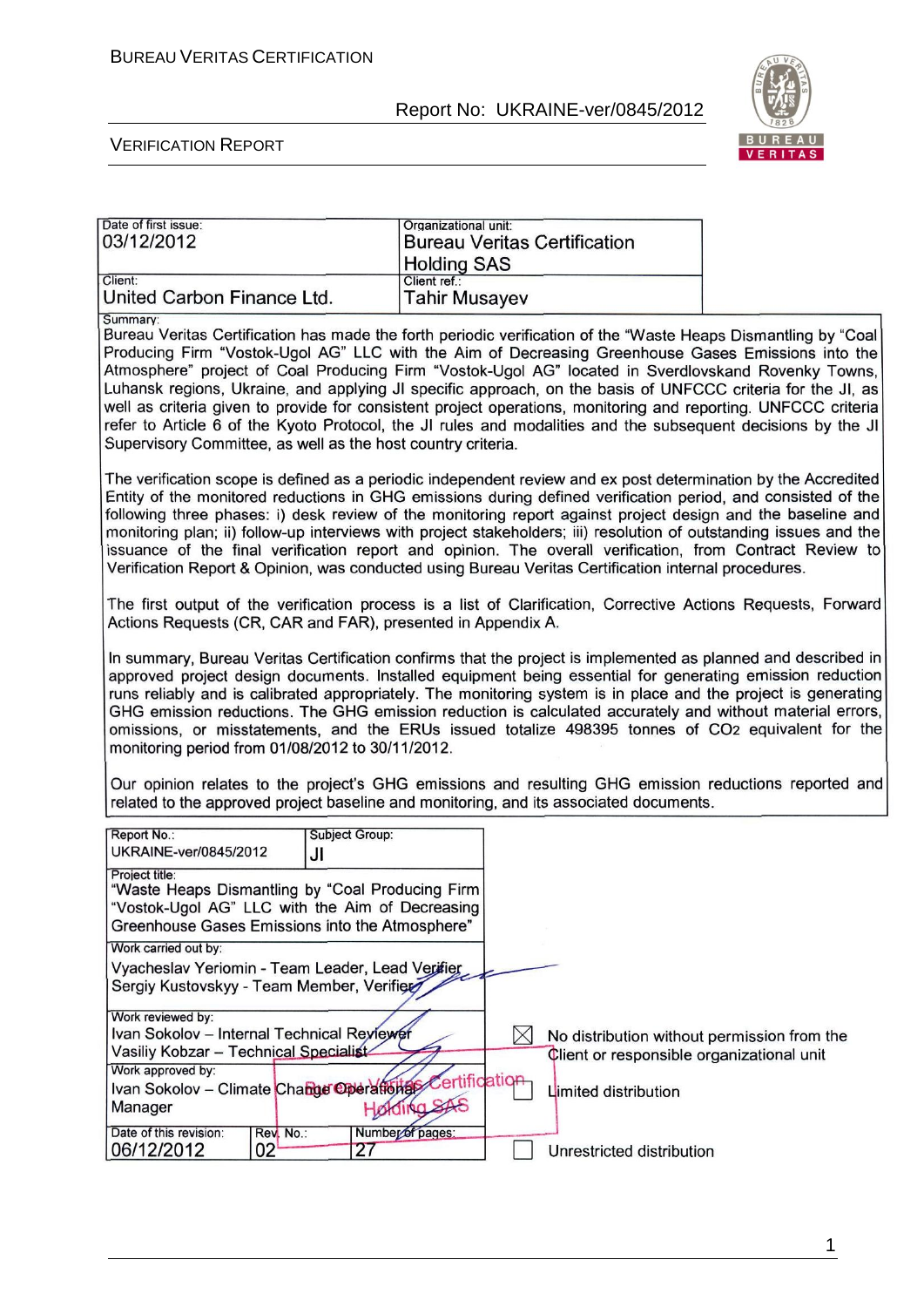VERIFICATION REPORT

| $\mathbf{1}$   |                                                                                |                |
|----------------|--------------------------------------------------------------------------------|----------------|
| 1.1            | Objective                                                                      | 3              |
| 1.2            | Scope                                                                          | 3              |
| 1.3            | <b>Verification Team</b>                                                       | 3              |
| $\overline{2}$ |                                                                                | $\overline{4}$ |
| 2.1            | <b>Review of Documents</b>                                                     | $\overline{4}$ |
| 2.2            | Follow-up Interviews                                                           | $\overline{4}$ |
| 2.3            | Resolution of Clarification, Corrective and Forward Action Requests            | 5              |
| 3              |                                                                                |                |
| 3.1            | Remaining issues and FARs from previous verifications                          | 6              |
| 3.2            | Project approval by Parties involved (90-91)                                   | 6              |
| 3.3            | Project implementation (92-93)                                                 | 6              |
| 3.4            | Compliance of the monitoring plan with the monitoring methodology<br>$(94-98)$ | $\overline{7}$ |
| 3.5            | Revision of monitoring plan (99-100)                                           | 8              |
| 3.6            | Data management (101)                                                          | 8              |
| 3.7            | Verification regarding programmes of activities (102-110)                      | 8              |
| 4              |                                                                                |                |
| 5              |                                                                                |                |
|                |                                                                                |                |





#### *Table of Contents Page*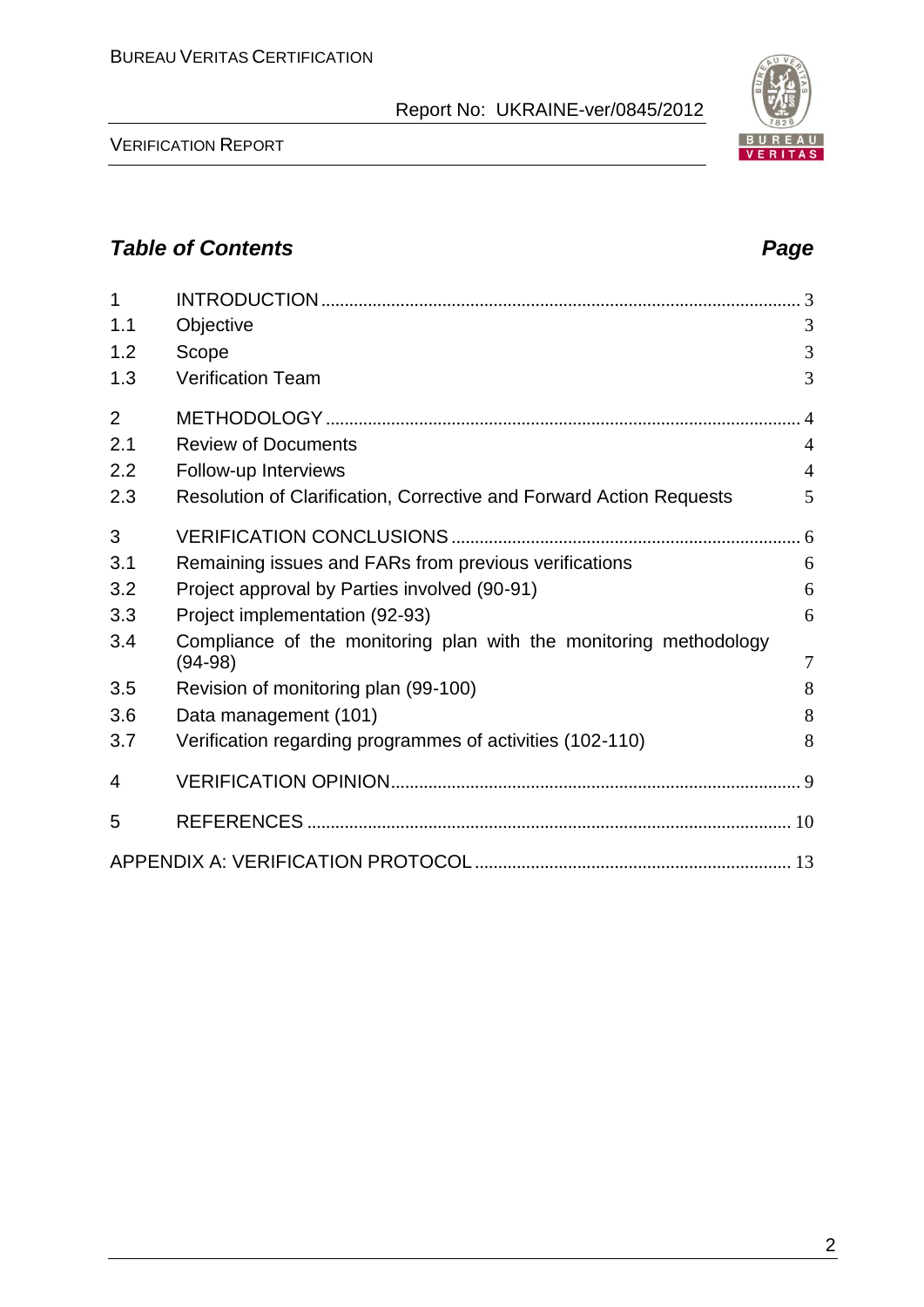

VERIFICATION REPORT

#### **1 INTRODUCTION**

United Carbon Finance Ltd. has commissioned Bureau Veritas Certification to verify the emissions reductions of its JI project "Waste Heaps Dismantling by "Coal Producing Firm "Vostok-Ugol AG" LLC with the Aim of Decreasing Greenhouse Gases Emissions into the Atmosphere" (hereafter called "the project") at Sverdlovsk, Rovenky towns, Luhansk region, Ukraine.

This report summarizes the findings of the verification of the project, performed on the basis of UNFCCC criteria, as well as criteria given to provide for consistent project operations, monitoring and reporting.

#### **1.1 Objective**

Verification is the periodic independent review and ex post determination by the Accredited Independent Entity of the monitored reductions in GHG emissions during defined verification period.

The objective of verification can be divided in Initial Verification and Periodic Verification.

UNFCCC criteria refer to Article 6 of the Kyoto Protocol, the JI rules and modalities and the subsequent decisions by the JI Supervisory Committee, as well as the host country criteria.

#### **1.2 Scope**

The verification scope is defined as an independent and objective review of the project design document, the project's baseline study, monitoring plan and monitoring report, and other relevant documents. The information in these documents is reviewed against Kyoto Protocol requirements, UNFCCC rules and associated interpretations.

The verification is not meant to provide any consulting towards the Client. However, stated requests for clarifications, corrective and/or forward actions may provide input for improvement of the project monitoring towards reductions in the GHG emissions.

#### **1.3 Verification Team**

The verification team consists of the following personnel:

Vyacheslav Yeriomin Bureau Veritas Certification Team Leader, Climate Change Lead Verifier

Sergiy Kustovskyy

Bureau Veritas Certification Team Member, Climate Change Verifier

This determination report was reviewed by:

Ivan Sokolov Bureau Veritas Certification Internal Technical Reviewer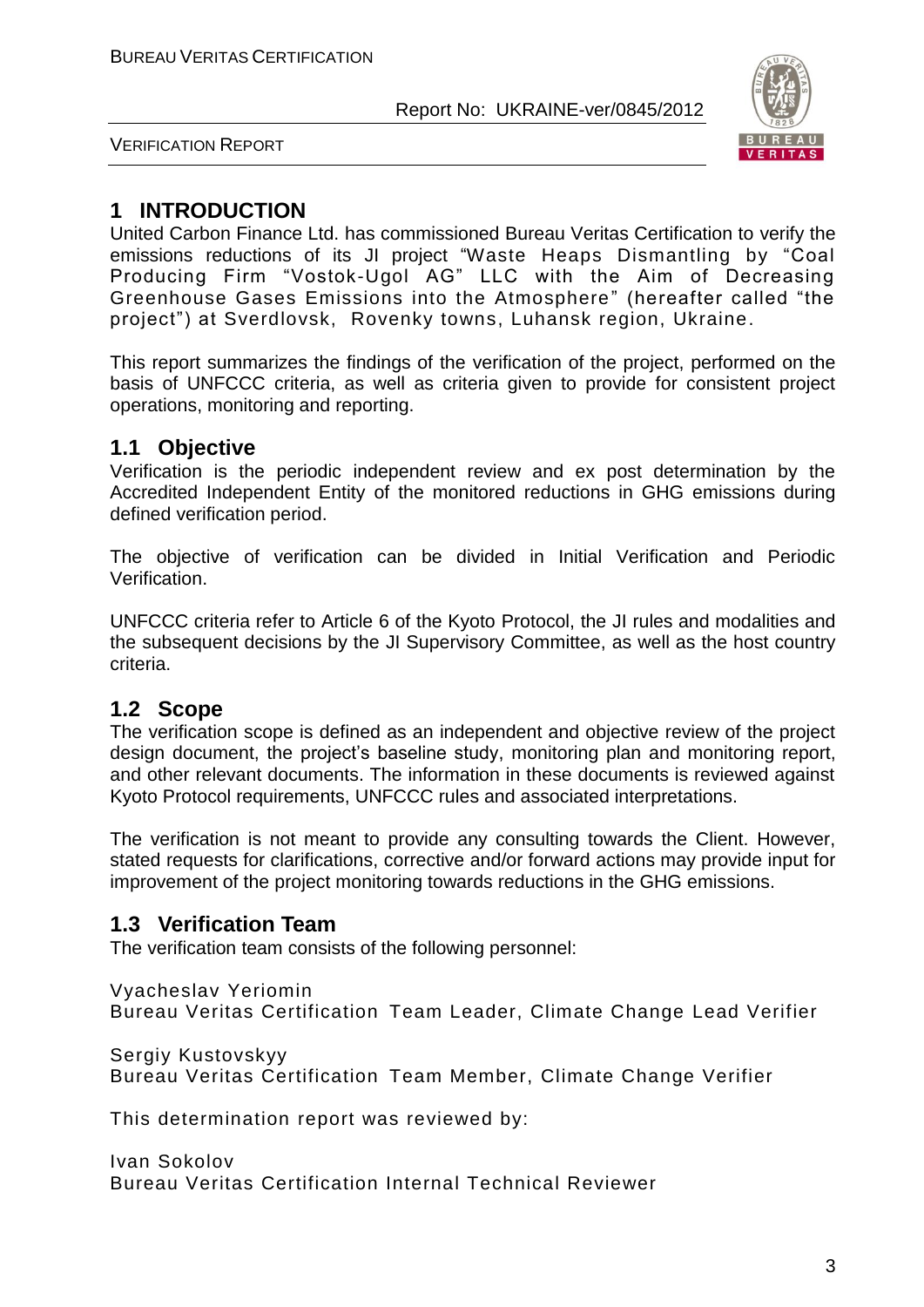VERIFICATION REPORT



#### Vasiliy Kobzar Bureau Veritas Certification Technical Specialist

#### **2 METHODOLOGY**

The overall verification, from Contract Review to Verification Report & Opinion, was conducted using Bureau Veritas Certification internal procedures.

In order to ensure transparency, a verification protocol was customized for the project, according to the version 01 of the Joint Implementation Determination and Verification Manual, issued by the Joint Implementation Supervisory Committee at its 19 meeting on 04/12/2009. The protocol shows, in a transparent manner, criteria (requirements), means of verification and the results from verifying the identified criteria. The verification protocol serves the following purposes:

- It organizes, details and clarifies the requirements a JI project is expected to meet;
- It ensures a transparent verification process where the verifier will document how a particular requirement has been verified and the result of the verification.

The completed verification protocol is enclosed in Appendix A to this report.

#### **2.1 Review of Documents**

The Monitoring Report (MR) submitted by United Carbon Finance Ltd. and additional background documents related to the project design and baseline, i.e. country Law, Project Design Document (PDD) and/or Guidance on criteria for baseline setting and monitoring, Host party criteria, Kyoto Protocol, Clarifications on Verification Requirements to be Checked by an Accredited Independent Entity were reviewed.

The verification findings presented in this report relate to the Monitoring Report version(s) 01, 02 and project as described in the determined PDD.

#### **2.2 Follow-up Interviews**

On 03/12/2012 Bureau Veritas Certification performed on-site interviews with project stakeholders to confirm selected information and to resolve issues identified in the document review. Representatives of United Carbon Finance Ltd. and "Coal Producing Firm "Vostok-Ugol AG" LLC were interviewed (see References). The main topics of the interviews are summarized in Table 1.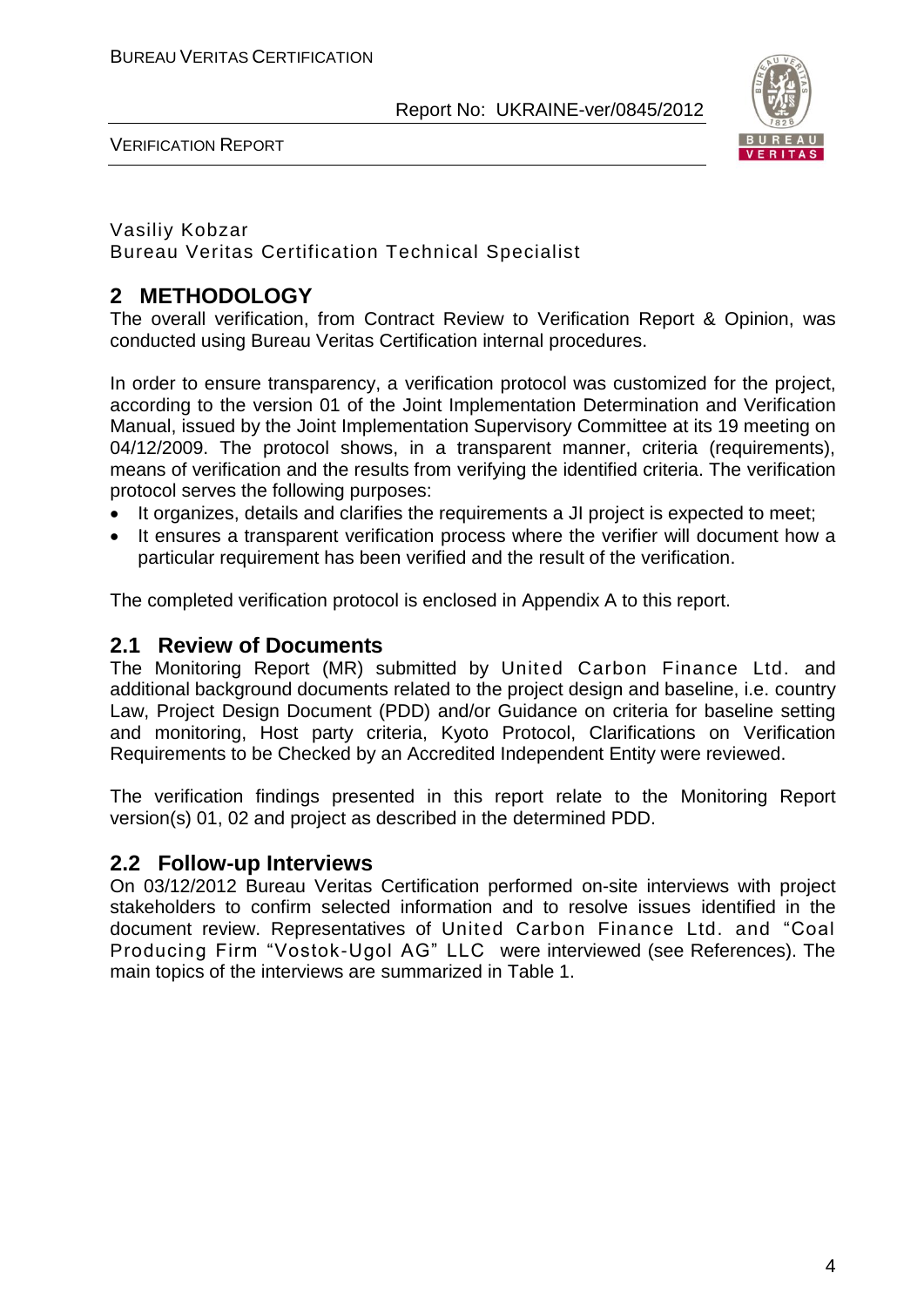

VERIFICATION REPORT

#### **Table 1 Interview topics**

| Interviewed<br>organization                                  | <b>Interview topics</b>                                                                                                                                                                                                                                                                           |
|--------------------------------------------------------------|---------------------------------------------------------------------------------------------------------------------------------------------------------------------------------------------------------------------------------------------------------------------------------------------------|
| Coal Producing <sup>1</sup><br>Firm "Vostok-<br>Ugol AG" LLC | Organizational structure<br>Responsibilities and authorities<br>Roles and responsibilities for data collection and<br>processing<br>Installation of equipment<br>Data logging, archiving and reporting<br>Metering equipment control<br>Metering record keeping system, database<br>IT management |
| <b>United Carbon</b>                                         | Training of personnel<br>Quality management procedures and technology<br>Internal audits and check-ups<br>Baseline methodology                                                                                                                                                                    |
| Finance Ltd.                                                 | Monitoring plan<br>Monitoring report<br><b>Excel spreadsheets</b>                                                                                                                                                                                                                                 |

#### **2.3 Resolution of Clarification, Corrective and Forward Action Requests**

The objective of this phase of the verification is to raise the requests for corrective actions and clarification and any other outstanding issues that needed to be clarified for Bureau Veritas Certification positive conclusion on the GHG emission reduction calculation.

If the Verification Team, in assessing the monitoring report and supporting documents, identifies issues that need to be corrected, clarified or improved with regard to the monitoring requirements, it should raise these issues and inform the project participants of these issues in the form of:

(a) Corrective action request (CAR), requesting the project participants to correct a mistake that is not in accordance with the monitoring plan;

(b) Clarification request (CL), requesting the project participants to provide additional information for the Verification Team to assess compliance with the monitoring plan;

(c) Forward action request (FAR), informing the project participants of an issue, relating to the monitoring that needs to be reviewed during the next verification period.

The Verification Team will make an objective assessment as to whether the actions taken by the project participants, if any, satisfactorily resolve the issues raised, if any, and should conclude its findings of the verification.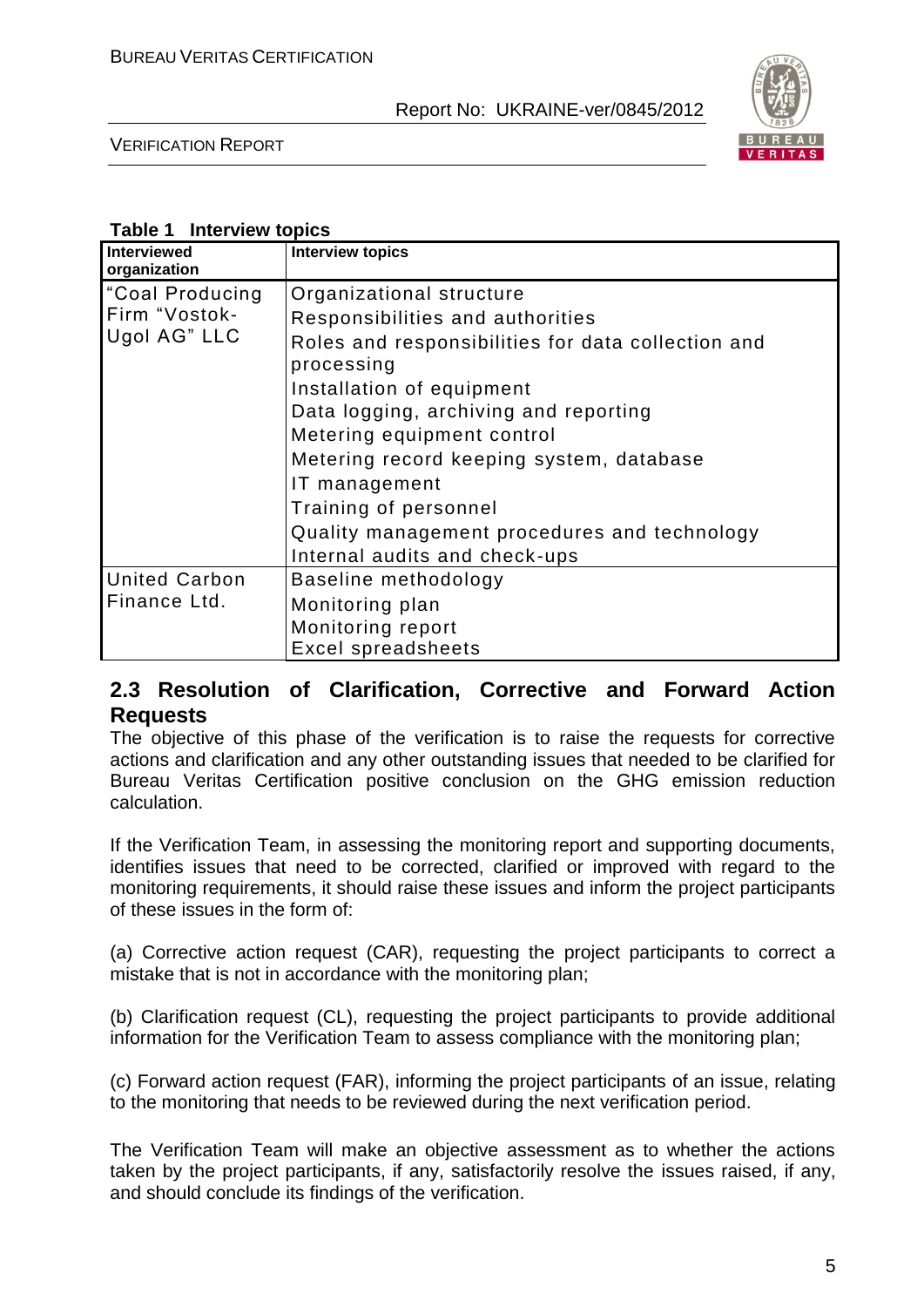

VERIFICATION REPORT

To guarantee the transparency of the verification process, the concerns raised are documented in more detail in the verification protocol in Appendix A.

#### **3 VERIFICATION CONCLUSIONS**

In the following sections, the conclusions of the verification are stated.

The findings from the desk review of the original monitoring documents and the findings from interviews during the follow up visit are described in the Verification Protocol in Appendix A.

The Clarification, Corrective and Forward Action Requests are stated, where applicable, in the following sections and are further documented in the Verification Protocol in Appendix A. The verification of the Project resulted in 10 Corrective Action Requests and 2 Clarification Requests.

The number between brackets at the end of each section corresponds to the DVM paragraph.

#### **3.1 Remaining issues and FARs from previous verifications**

No FARs were raised during previous verification.

#### **3.2 Project approval by Parties involved (90-91)**

Written project approval by the Ukraine #2431/23/7 dated 31/08/2012 has been issued by the State Environmental Investment Agency of Ukraine.

Written project approval by the Netherland Designated Focal Point was received for the proposed project, reference 2011JI46, dated 22/11/2011.

The abovementioned written approvals are unconditional.

The identified areas of concern as to the Project approval by Parties involved, project participants responses and Bureau Veritas Certification's conclusions are described in Appendix A to this report (refer to CAR 01, CAR 02).

#### **3.3 Project implementation (92-93)**

The proposed project is a progressive project that envisages processing and dismantling of the waste heaps, which are located in Luhansk Region of Ukraine.

The main idea of the project is to process waste heaps originated due to coal extraction from mines. Coal extraction from the mine's waste heap will prevent greenhouse gas emissions into the atmosphere as if in the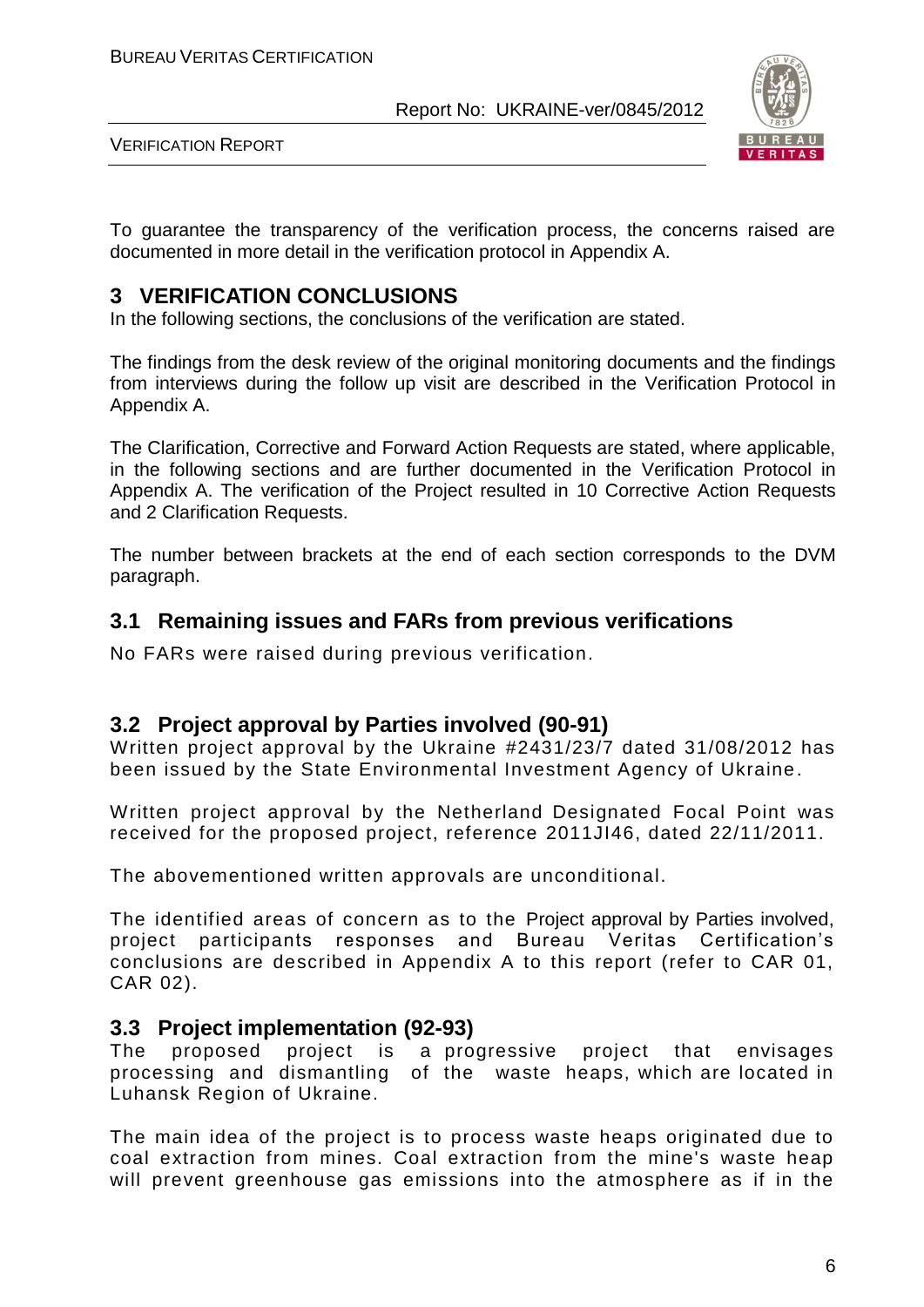

VERIFICATION REPORT

case of spontaneous burning and will produce additional amount of coal instead of its mining. Emission reductions due to the implementation of this project will come from three major sources:

- Removing the source of green-house gas emissions from the burning / slow burning waste heap by the extraction of non -combusted coal contained in a waste heap;

Negative leakage through reduced fugitive emissions of methane due to the replacement of coal that would have been mined, by the coal extracted from the heap under the project activity.

Reduce electricity consumption at waste heap dismantling in comparison with energy consumption at coal mine.

The Project is aimed at coal extraction from the mine's waste heaps of Luhansk Region of Ukraine. These waste heaps have been accumulated some time before the start of the project activity from the mining waste of underground mines. Project activity will prevent greenhouse gas emissions into the atmosphere during combustion of the heaps and will contribute an additional amount of coal, without the need for mining. The Project activities include installation of the equipment for coal extraction and beneficiation near the processing waste heaps and applying special machinery that will perform preparation, loading and transportation of the rock from the waste heaps to the beneficiation factory. After purifying of the matter, the extracted coal will be sold for heat and power generation and the remaining bare rock will be utilized for land engineering and road building.

The project has been operational for the whole monitoring period.

The identified areas of concern as to the project implementation, project participants responses and Bureau Veritas Certification's conclusions are described in Appendix A to this report (refer to CL 01, CL 02).

#### **3.4 Compliance of the monitoring plan with the monitoring methodology (94-98)**

The monitoring occurred in accordance with the monitoring plan included in the PDD regarding which the determination has been deemed final and is so listed on the UNFCCC JI website.

For calculating the emission reductions, key factors influencing the baseline emissions and the activity level of the project and the emissions as well as risks associated with the project were taken into account, as appropriate.

Data sources used for calculating emission reductions are clearly identified, reliable and transparent.

Emission factors, including default emission factors, are selected by carefully balancing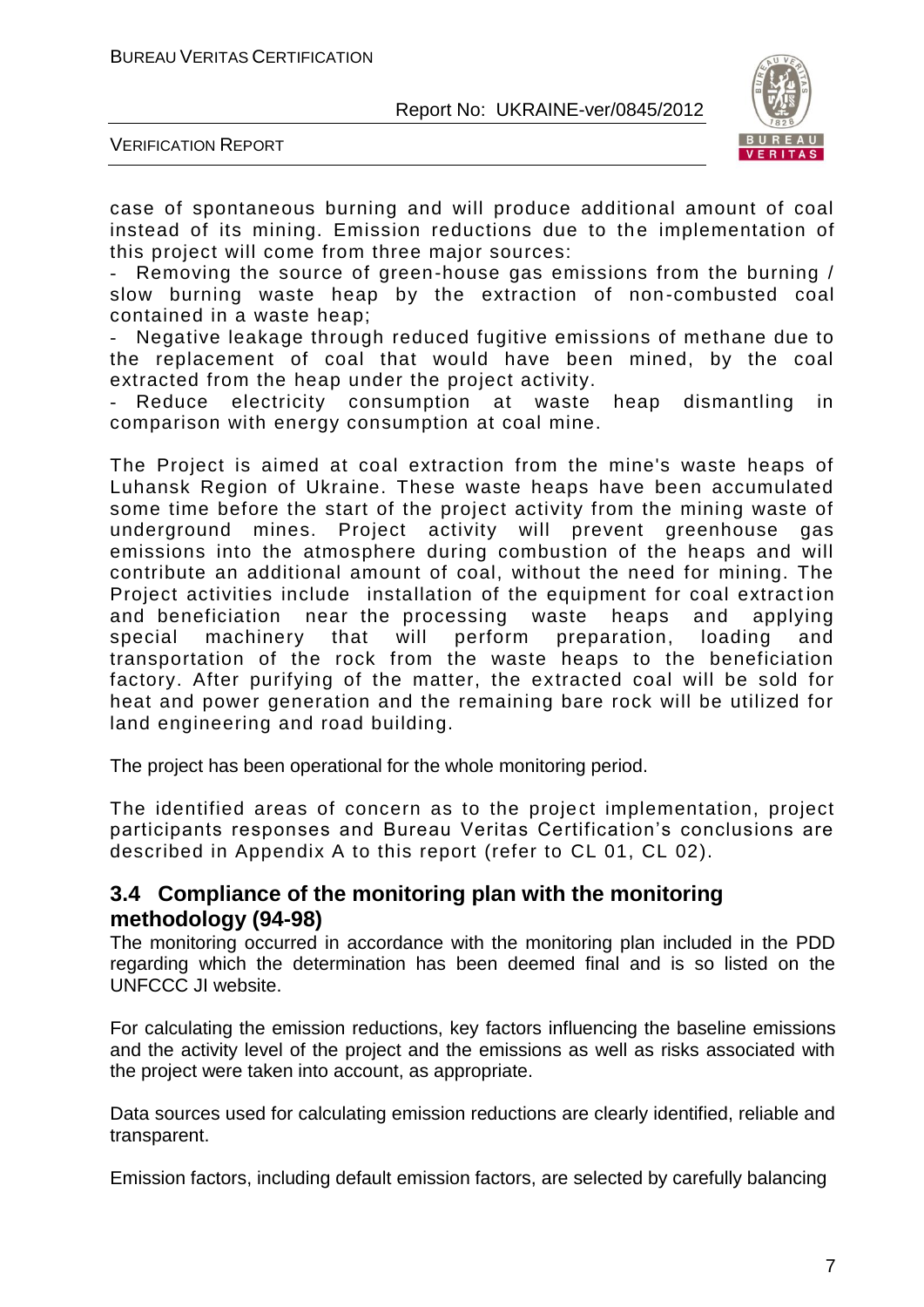

VERIFICATION REPORT

accuracy and reasonableness, and appropriately justified of the choice.

The calculation of emission reductions is based on conservative assumptions and the most plausible scenarios in a transparent manner.

The identified areas of concern as to the compliance of the monitoring plan with the monitoring methodology, project participants responses and Bureau Veritas Certification's conclusions are described in Appendix A to this report (refer to CARs 03 - 06).

#### **3.5 Revision of monitoring plan (99-100)**

Not applicable

#### **3.6 Data management (101)**

The data and their sources, provided in monitoring report, are clearly identified, reliable and transparent.

The implementation of data collection procedures is in accordance with the monitoring plan, including the quality control and quality assurance procedures. These procedures are mentioned in the section "References" of this report.

The function of the monitoring equipment, including its calibration status, is in order.

The evidence and records used for the monitoring are maintained in a traceable manner.

The data collection and management system for the project is in accordance with the monitoring plan.

The identified areas of concern as to the data managemet, project participants responses and Bureau Veritas Certification's conclusions are described in Appendix A to this report (refer to CARs 07 - 10).

### **3.7 Verification regarding programmes of activities (102-110)**

Not applicable.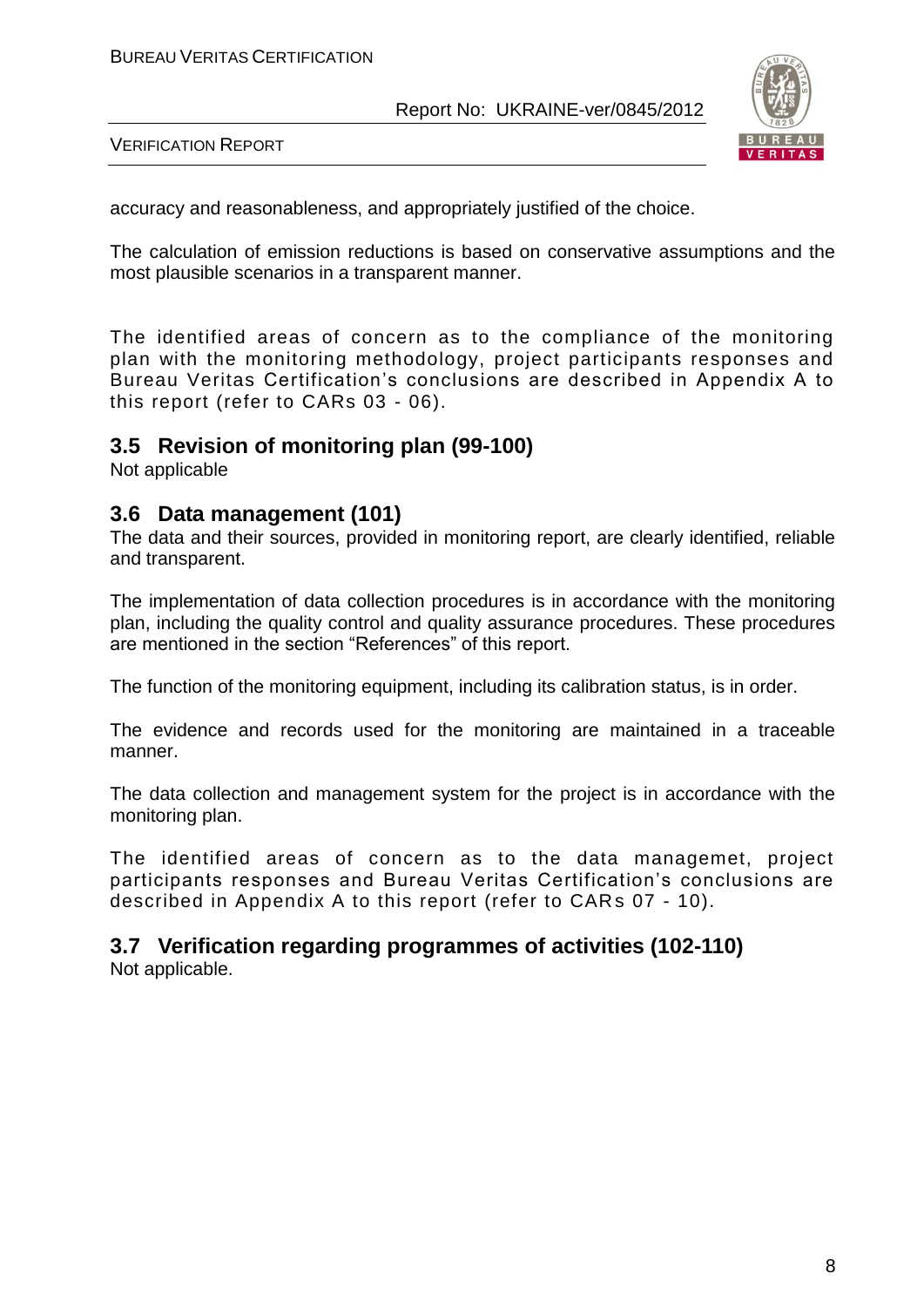

VERIFICATION REPORT

#### **4 VERIFICATION OPINION**

Bureau Veritas Certification has performed the forth periodic verification of the "Waste Heaps Dismantling by "Coal Producing Firm "Vostok-Ugol AG" LLC with the Aim of Decreasing Greenhouse Gases Emissions into the Atmosphere " Project in Ukraine, which applies JI specific approach. The verification was performed on the basis of UNFCCC criteria and host country criteria and also on the criteria given to provide for consistent project operations, monitoring and reporting.

The verification consisted of the following three phases: i) desk review of the monitoring report against the project design and the baseline and monitoring plan; ii) follow-up interviews with project stakeholders; iii) resolution of outstanding issues and the issuance of the final verification report and opinion.

The management of United Carbon Finance Ltd is responsible for the preparation of the GHG emissions data and the reported GHG emissions reductions of the project on the basis set out within the project Monitoring Plan indicated in the final PDD version. The development and maintenance of records and reporting procedures in accordance with that plan, including the calculation and determination of GHG emission reductions from the project, is the responsibility of the management of the project.

Bureau Veritas Certification verified the Project Monitoring Report version 02 for the reporting period as indicated below. Bureau Veritas Certification confirms that the project is implemented as planned and described in approved project design documents. Installed equipment being essential for generating emission reduction runs reliably and is calibrated appropriately. The monitoring system is in place and the project is generating GHG emission reductions.

Bureau Veritas Certification can confirm that the GHG emission reduction is accurately calculated and is free of material errors, omissions, or misstatements. Our opinion relates to the project's GHG emissions and resulting GHG emissions reductions reported and related to the approved project baseline and monitoring, and its associated documents. Based on the information we have seen and evaluated, we confirm, with a reasonable level of assurance, the following statement:

#### Reporting period: From 01/08/2012 to 30/11/2012

| Baseline emissions         |  | : 384071 tonnes of CO2 equivalent    |
|----------------------------|--|--------------------------------------|
| Leakage                    |  | $: -115501$ tonnes of CO2 equivalent |
| Project emissions          |  | 1177 tonnes of CO2 equivalent        |
| <b>Emission Reductions</b> |  | 498395 tonnes of CO2 equivalent      |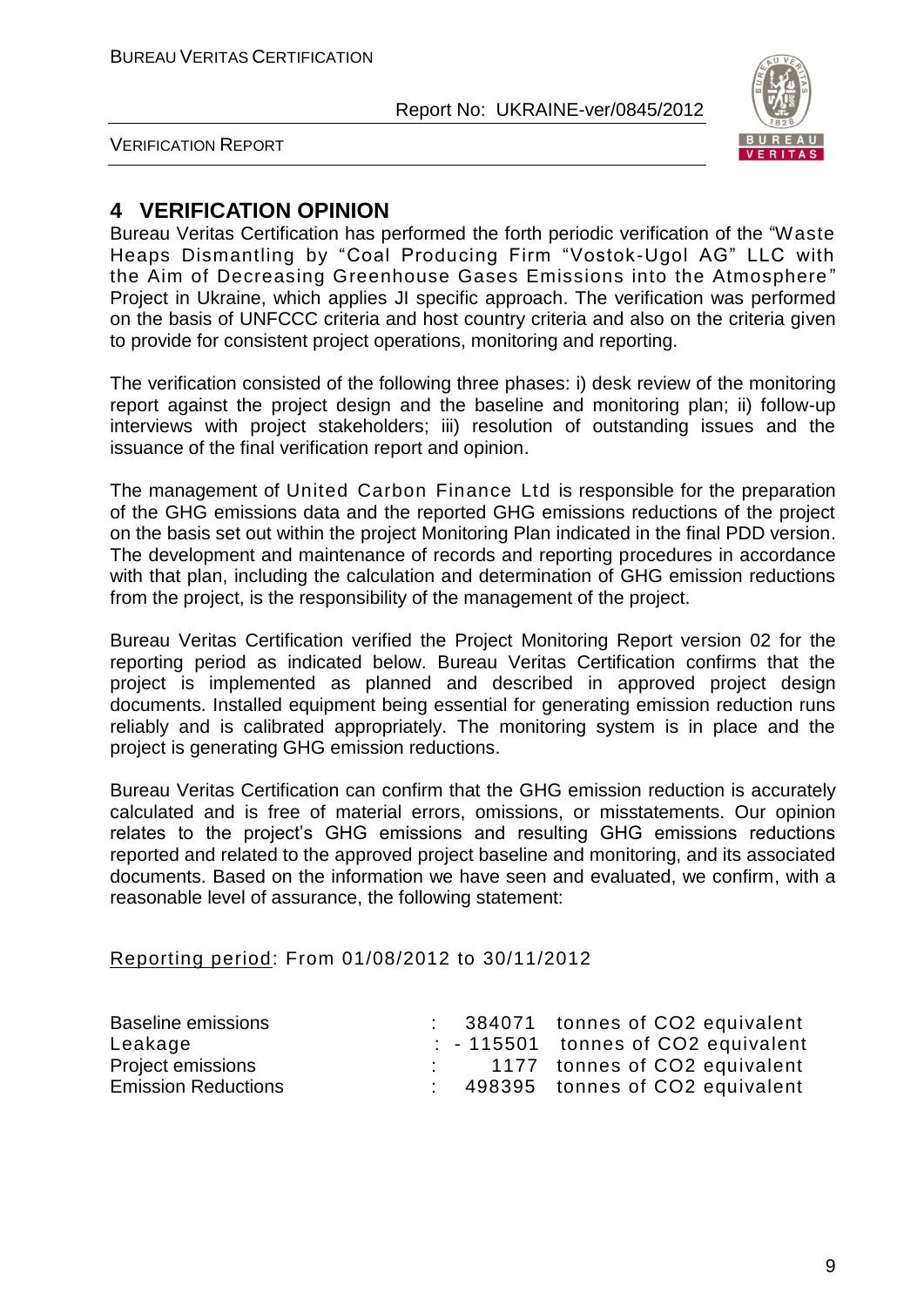

VERIFICATION REPORT

#### **5 REFERENCES**

#### **Category 1 Documents:**

Documents provided by United Carbon Finance Ltd that relate directly to the GHG components of the project.

- /1/ Project Design Document "Waste Heaps Dismantling by "Coal Producing Firm "Vostok-Ugol AG" LLC with the Aim of Decreasing Greenhouse Gases Emissions into the Atmosphere" version 3.0 dated 04/07/2012
- /2/ Monitoring Report for 01/08/2012-30/11/2012 "Waste Heaps Dismantling by "Coal Producing Firm "Vostok-Ugol AG" LLC with the Aim of Decreasing Greenhouse Gases Emissions into the Atmosphere", version 01 dated 01/12/2012.
- /3/ Monitoring Report for 01/08/2012-30/11/2012 "Waste Heaps Dismantling by "Coal Producing Firm "Vostok-Ugol AG" LLC with the Aim of Decreasing Greenhouse Gases Emissions into the Atmosphere", version 02 dated 03/12/2012.
- /4/ Emission Reductions Calculation excel file
- /5/ Letter of Approval #2431/23/7 for the project "Waste Heaps Dismantling by "Coal Producing Firm "Vostok-Ugol AG" LLC with the Aim of Decreasing Greenhouse Gases Emissions into the Atmosphere" issued by State Environmental Investment Agency of Ukraine dated 31/08/2012.
- /6/ Letter of Approval № 2011JI46 dated 22/11/2011 for the project "Waste Heaps Dismantling by "Coal Producing Firm "Vostok-Ugol AG" LLC with the Aim of Decreasing Greenhouse Gases Emissions into the Atmosphere" issued by DFP of the Netherlands.

#### **Category 2 Documents:**

Background documents related to the design and/or methodologies employed in the design or other reference documents.

- /1/ Order # 8 dated 27/02/2008 "On commissioning of concentration plant", Sverdlovsk city, "Coal Producing Firm "Vostok-Ugol AG" LLC
- /2/ Instruction dated 28/03/2008 on monitoring of main enterprise activity parameters for implementation of JI project within Kyoto Protocol mechanisms, "Coal Producing Firm "Vostok-Ugol AG" LLC
- /3/ Order # 19 dated 27/02/2008 "On setting the terms of documentation storage", Sverdlovsk city, "Coal Producing Firm "Vostok-Ugol AG" LLC
- /4/ Photo–General view of waste heap, "Coal Producing Firm "Vostok-Ugol AG" LLC
- /5/ Photo–General view of processing facility, "Coal Producing Firm "Vostok-Ugol AG" LLC
- /6/ Certificate on sampling and testing dated 04/12/2009, registration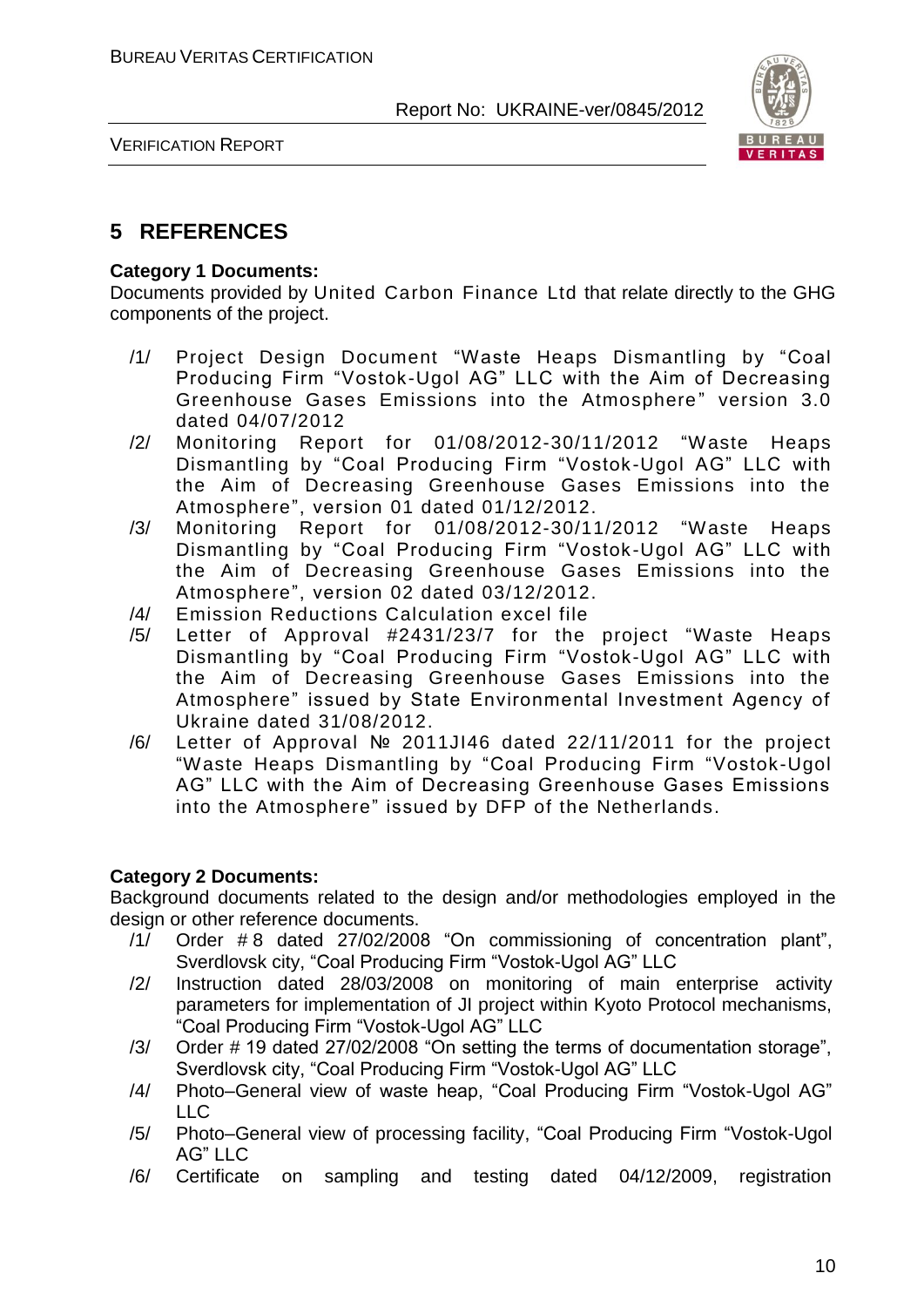



# UА 06420/2009/2.1

- /7/ Certificate on sampling and testing dated 04/12/2009, registration # UА 06373/2009/2.1
- /8/ Certificate on sampling and testing dated 08/06/2010, registration # UА 3393/2010/2.1
- /9/ Protocol on testing dated 14/09/2010, registration # UА 5512/2010/3.1
- /10/ Certificate on sampling and testing dated 24/09/2010, registration # UА 5808/2010/2.1
- /11/ Statement on acceptance/replacement/technical check of measuring equipment at power units up to 1000 V dated 14.01.2009
- /12/ Statement dated 14/01/2009 on measuring equipment sealing
- /13/ Technical passport on railway scales type SV-150 "Lykhty-U", fabrication # 69 at Donetsk railway Dolzhanska station.
- /14/ Photo–General view of railway scales at Donetsk railway Dolzhanska station
- /15/ Photo–Display of railway scales at Donetsk railway Dolzhanska station
- /16/ Technical passport on railway scales type VTV-1ST, fabrication # 108 at Donetsk railway Valianovskyi station. Passport dated 06/03/2006
- /17/ Photo–General view of railway scales at Donetsk railway Valianovskyi station
- /18/ Photo–Display of railway scales at Donetsk railway Valianovskyi station
- /19/ Automatic system for commercial measurement of power consumption, "Coal Producing Firm "Vostok-Ugol AG" LLC, working project АСКОЕ.56.070907. РП, Luhansk, 2007
- /20/ Manual ЕД 5244-336030 ІЕ on Automatic system for commercial measurement of power consumption
- /21/ Passport on multifunctional power meters SL 7000 Smart
- /22/ Photo–Multifunctional power meter SL 7000 Smart, fabrication # 36147803, type SL781С071, 2008
- /23/ Protocol # У04728690/8.088-2009П dated 06/04/2009 on metrological study results
- /24/ Photo–АТdаta multifunctional power meters commercial data recording system, communication device КУ-1-2-FР, # 653
- /25/ Passport ЕД 5244-336052 ПС dated 2008 on communication device КУ-Х-Х-Х-FР
- /26/ Acceptance certificate dated 19/12/2008 on communication device КУ-1-2-FР, fabrication # 653
- /27/ Passport dated 12/07/2005 on multitariff active and reactive power meter ЕМS 132.11.4
- /28/ Acceptance certificate dated 19/12/2008 on multitariff active and reactive power meter EMS 132.11.4, fabrication # 244518. Fabrication date-17/02/2005
- /29/ Order # 24-П dated 01/04/2008 on object commissioning"
- /30/ Order # 47-П dated 05/12/2008 on object commissioning
- /31/ Certificate on state metrological attestation # С8.088 2009 dated 06/04/2009. Automatic system for commercial measurement of power consumption on the basis of programme device "АТdаta multifunctional power meters commercial data recording system"
- /32/ Statement dated 17/04/2009 on testing of "Automatic system for commercial measurement of power consumption of Coal Producing Firm "Vostok-Ugol AG"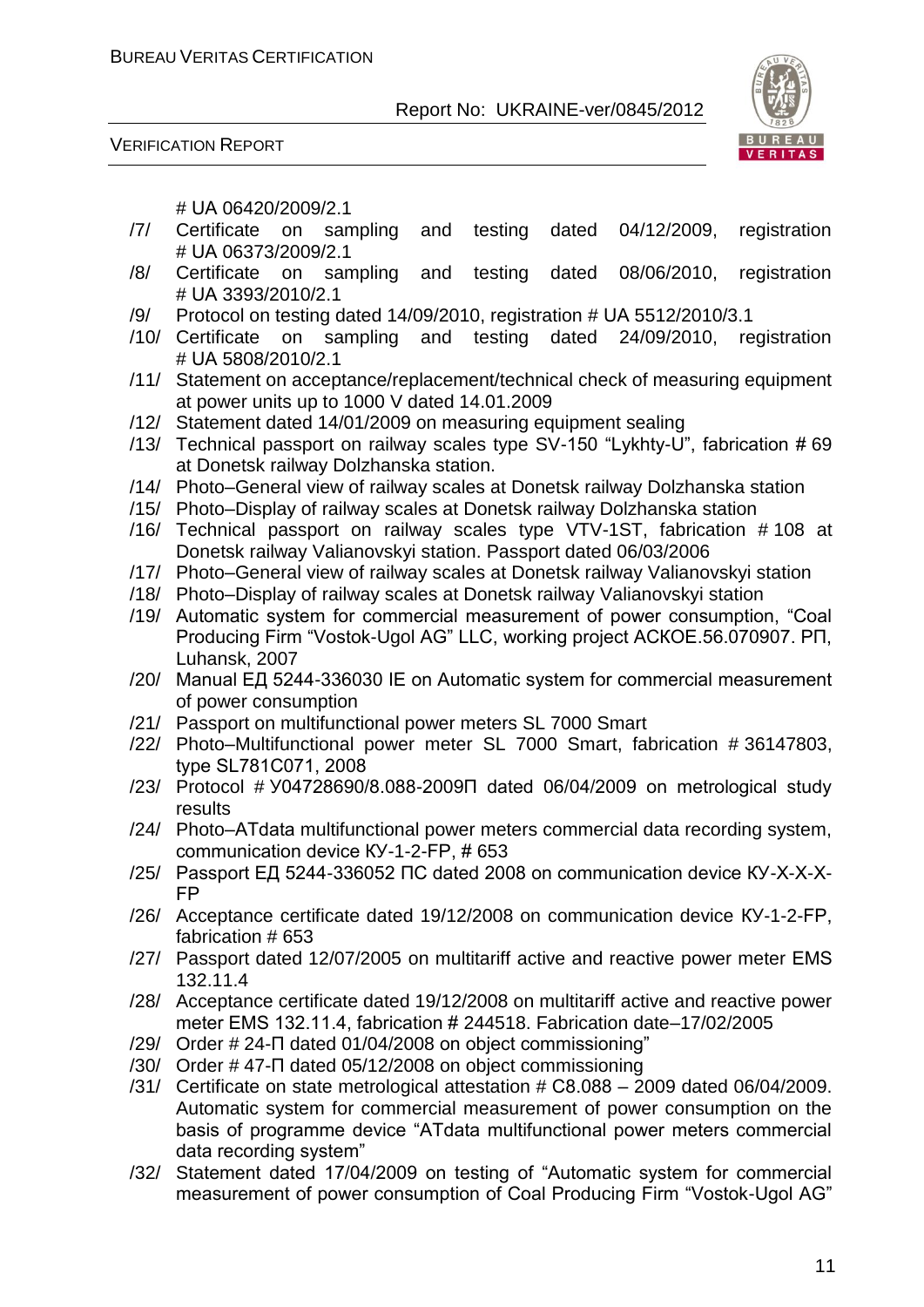



LLC"

- /33/ EIA of Concentration plant construction project design, Coal Producing Firm "Vostok-Ugol AG" LLC", 2006
- /34/ Order # 35 dated 27/09/2007 on working place safety attestation results
- /35/ Permit on increased risk works execution extension # 660.10.09-10.10.3 dated 12/11/2010
- /36/ Goods delivery note # РН-81 dated 07/09/2011, Coal Producing Firm "Vostok-Ugol AG" LLC"
- /37/ Goods delivery note # РН-143 dated 12/09/2011, Coal Producing Firm "Vostok-Ugol AG" LLC"
- /38/ Goods delivery note # РН-223 dated 16/09/2011, Coal Producing Firm "Vostok-Ugol AG" LLC"
- /39/ Billing statement # 0646/9/1 dated 15/09/2011, Coal Producing Firm "Vostok-Ugol AG" LLC"
- /40/ Statement on consumption of fuel and lubricating materials of Coal Producing Firm "Vostok-Ugol AG" LLC" for November 2012
- /41/ Statement on coal supply. Annex to the agreement №02/07-12ДІ dated June 2 2012
- /42/ Bill №5 dated 02.11.2012 for diesel fuel
- /43/ Invoice №5 dated 02.11.2012 on diesel fuel
- /44/ Bill dated 26.11.2012 on diesel fuel
- /45/ Invoice dated 26.11.2012 on diesel fuel
- /46/ Operational parameters of Coal Producing Firm "Vostok-Ugol AG" LLC" for 2012.

#### **Persons interviewed:**

List persons interviewed during the verification or persons that contributed with other information that are not included in the documents listed above.

- /1/ Degtyarenko Igor Director for Operations Vostok-Ugol AG
- /2/ Davydov Alexander Safety engineer Vostok-Ugol AG
- /3/ Pozdnyakov Andrey system administrator Vostok-Ugol AG
- /4/ Vasilinenko Julia Accountant Vostok-Ugol AG
- /5/ Tahir Musayev representative of the project Developer United Carbon Finance LTD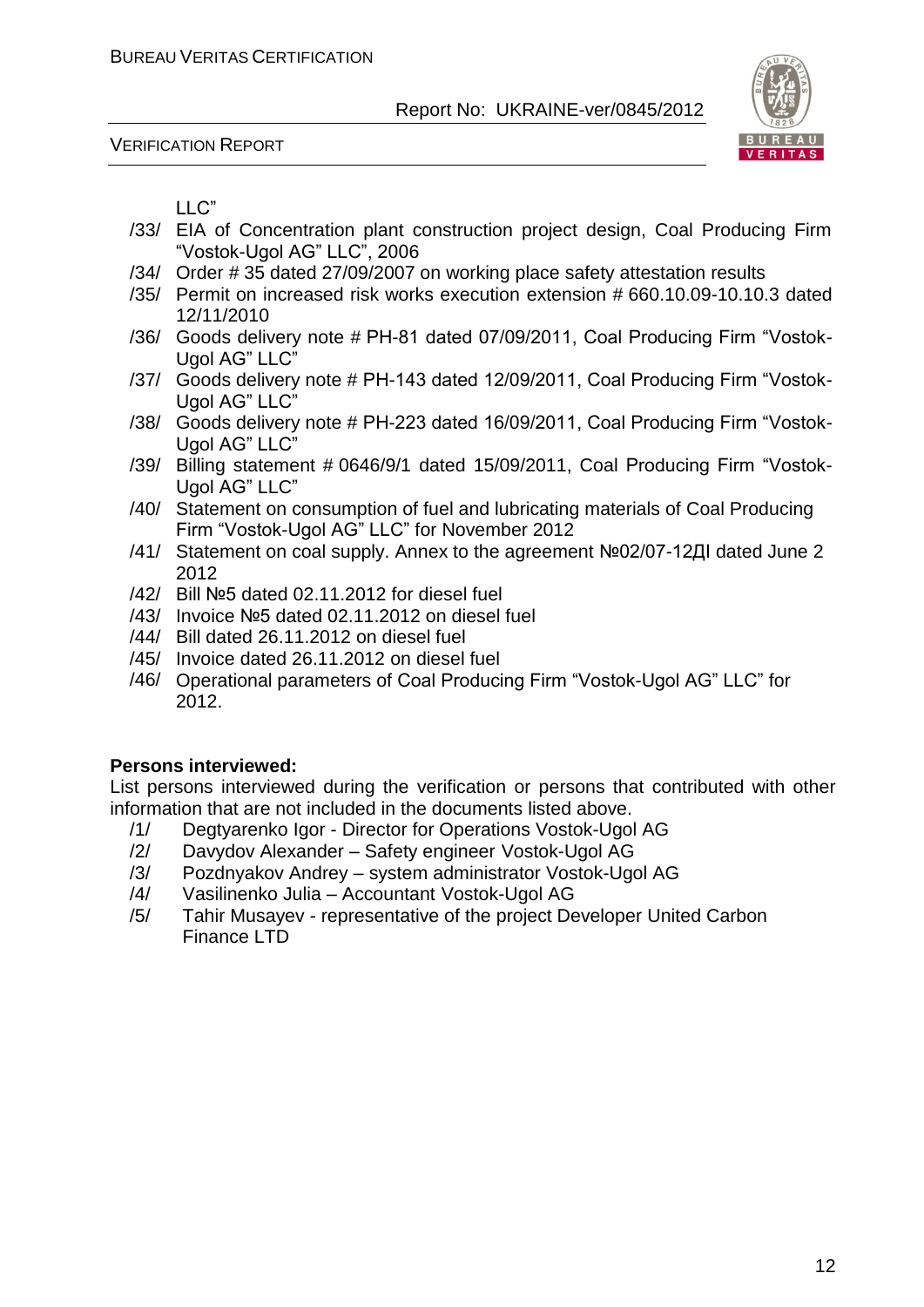

VERIFICATION REPORT

#### APPENDIX A: VERIFICATION PROTOCOL

#### **Check list for verification, according to the JOINT IMPLEMENTATION DETERMINATION AND VERIFICATION MANUAL (Version 01)**

| <b>DVM</b><br>Paragraph | <b>Check Item</b>                                                                                                                                                                                                                                                                               | <b>Initial finding</b>                                                                                                                                                                                                                                                                                                                                                                                                        | <b>Draft</b><br><b>Conclusion</b> | <b>Final</b><br><b>Conclusion</b> |
|-------------------------|-------------------------------------------------------------------------------------------------------------------------------------------------------------------------------------------------------------------------------------------------------------------------------------------------|-------------------------------------------------------------------------------------------------------------------------------------------------------------------------------------------------------------------------------------------------------------------------------------------------------------------------------------------------------------------------------------------------------------------------------|-----------------------------------|-----------------------------------|
|                         | <b>Project approvals by Parties involved</b>                                                                                                                                                                                                                                                    |                                                                                                                                                                                                                                                                                                                                                                                                                               |                                   |                                   |
| 90                      | Has the DFPs of at least one Party<br>involved, other than the host Party,<br>issued a written project approval<br>submitting<br>when<br>the<br>first  <br>verification report to the secretariat<br>for publication in accordance with<br>paragraph 38 of the JI guidelines,<br>at the latest? | Corrective Action Request (CAR) 01.<br>Please provide the reference for the Letter of<br>Approval issued by the DFP of Ukraine.<br>Please also specify ITL of the project in the<br>MR.<br>Corrective Action Request (CAR) 02.<br>Please specify ITL of the project in the MR.                                                                                                                                                | <b>CAR 01</b><br><b>CAR 02</b>    | OK.<br><b>OK</b>                  |
| 91                      | Are all the written project approvals<br>by Parties involved unconditional?                                                                                                                                                                                                                     | See CAR 01 above.                                                                                                                                                                                                                                                                                                                                                                                                             | <b>OK</b>                         | <b>OK</b>                         |
|                         | <b>Project implementation</b>                                                                                                                                                                                                                                                                   |                                                                                                                                                                                                                                                                                                                                                                                                                               |                                   |                                   |
| 92                      | Has the project been implemented<br>accordance with the PDD<br>in.<br>regarding which the determination<br>has been deemed final and is so<br>listed on the UNFCCC JI website?                                                                                                                  | Clarification Request (CL) 01.<br>Please clarify whether dismantling facility was<br>operational for the whole monitoring period or<br>were there any stoppages in its operation?<br><b>Clarification Request (CL) 02.</b><br>In most cases facilities applying the same<br>technology as in the Project do not operate in<br>winter time. On p.9 of the MR it is stated that<br>"If some main project equipment has not been | <b>CL 01</b><br>CL 02             | OK<br><b>OK</b>                   |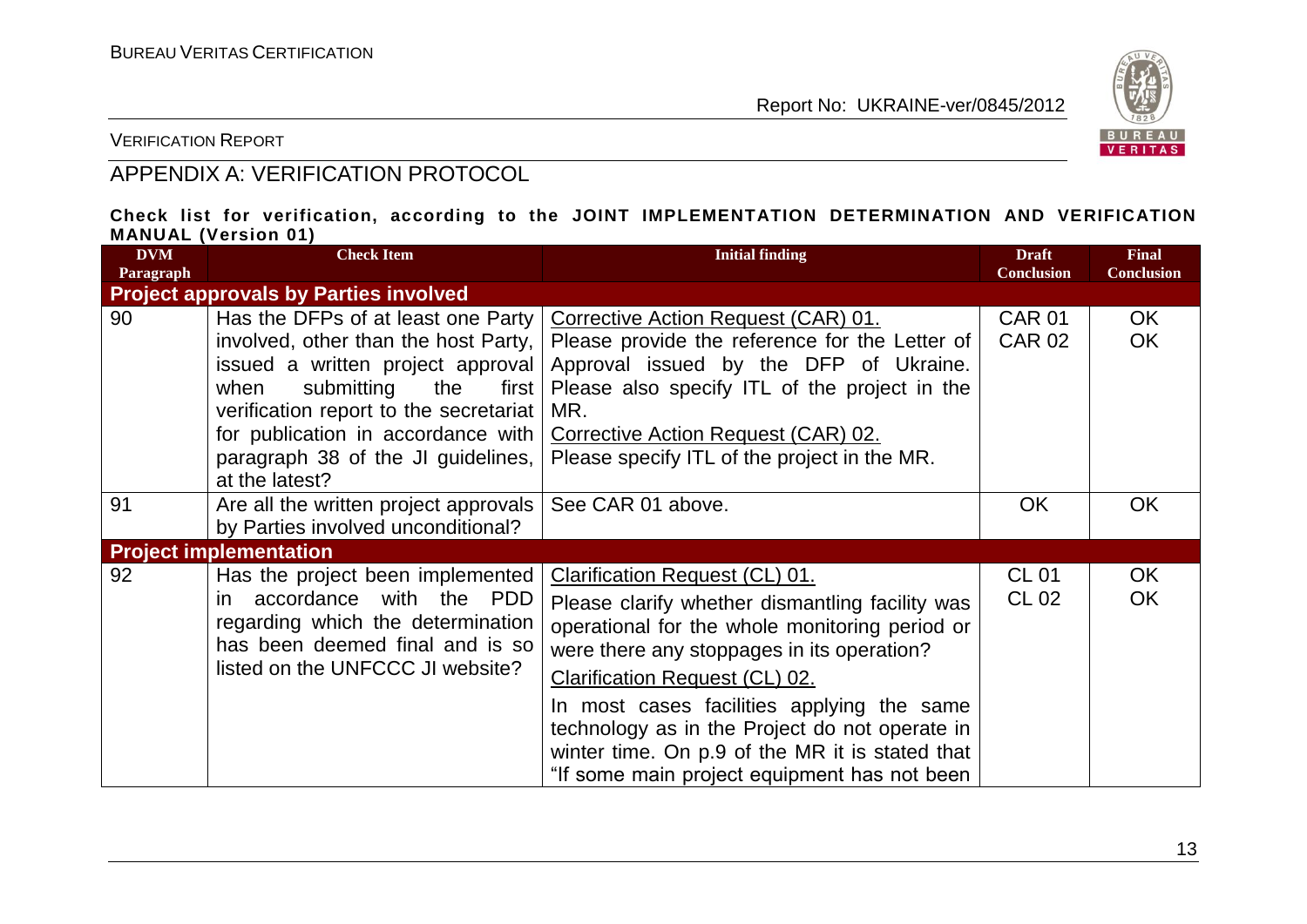

| <b>DVM</b><br>Paragraph | <b>Check Item</b>                                                                                                                                                                                                                                                                                                                                                          | <b>Initial finding</b>                                                                                                                                                                                          | <b>Draft</b><br>Conclusion | <b>Final</b><br><b>Conclusion</b> |
|-------------------------|----------------------------------------------------------------------------------------------------------------------------------------------------------------------------------------------------------------------------------------------------------------------------------------------------------------------------------------------------------------------------|-----------------------------------------------------------------------------------------------------------------------------------------------------------------------------------------------------------------|----------------------------|-----------------------------------|
|                         |                                                                                                                                                                                                                                                                                                                                                                            | during<br>monitoring<br>working<br>$()$ emission<br>reductions for this period will be assumed<br>equal to 0. However, excel calculation file<br>provides the calculation for winter months.<br>Please explain. |                            |                                   |
| 93                      | What is the status of operation of<br>the project during the monitoring<br>period?                                                                                                                                                                                                                                                                                         | The project has been operational for the<br>whole monitoring period.                                                                                                                                            | <b>OK</b>                  | OK                                |
|                         | <b>Compliance with monitoring plan</b>                                                                                                                                                                                                                                                                                                                                     |                                                                                                                                                                                                                 |                            |                                   |
| 94                      | Did<br>the<br>monitoring<br>occur<br>in<br>accordance with the monitoring<br>plan included in the PDD regarding<br>which the determination has been<br>deemed final and is so listed on the<br>UNFCCC JI website?                                                                                                                                                          | the<br>monitoring<br>Yes,<br>occurs<br>in.<br>accordance with the monitoring plan<br>included in the PDD.                                                                                                       | OK                         | <b>OK</b>                         |
| 95(a)                   | For calculating the emission<br>reductions or enhancements of net<br>removals, were key factors, e.g.<br>those listed in 23 (b) (i)-(vii) above,<br>influencing the baseline emissions<br>or net removals and the activity<br>level of the project and the<br>emissions or removals as well as<br>risks associated with the project<br>taken into account, as appropriate? | Yes, all relevant key factors were taken<br>into account, as appropriate.                                                                                                                                       | <b>OK</b>                  | OK                                |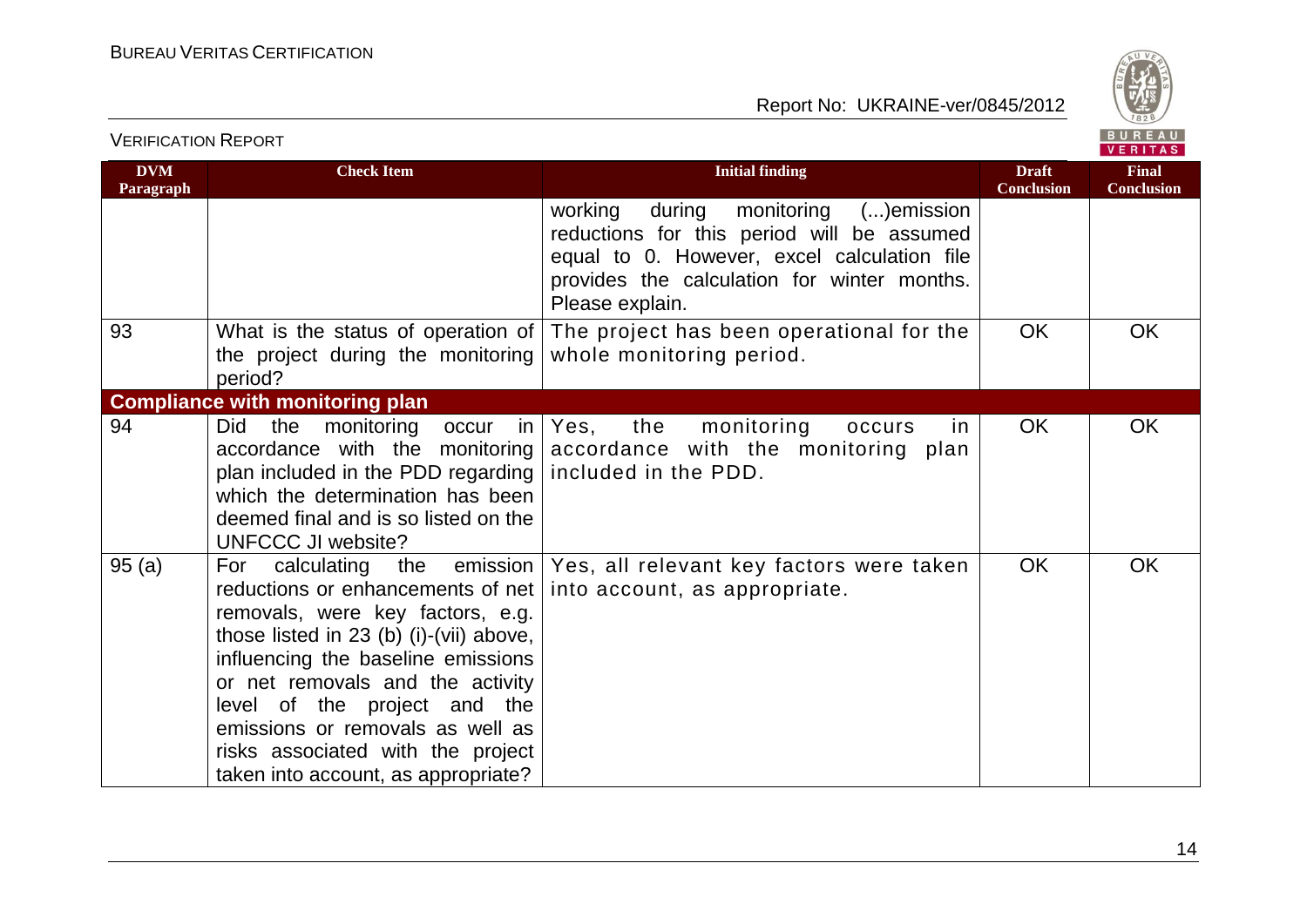

| <b>VERIFICATION REPORT</b> |                                                                                                                                                                                                                                                                            |                                                                                                                                                                                                                                                                                                                                                                                                                  |                                                 | BUREAU<br><b>VERITAS</b>          |
|----------------------------|----------------------------------------------------------------------------------------------------------------------------------------------------------------------------------------------------------------------------------------------------------------------------|------------------------------------------------------------------------------------------------------------------------------------------------------------------------------------------------------------------------------------------------------------------------------------------------------------------------------------------------------------------------------------------------------------------|-------------------------------------------------|-----------------------------------|
| <b>DVM</b><br>Paragraph    | <b>Check Item</b>                                                                                                                                                                                                                                                          | <b>Initial finding</b>                                                                                                                                                                                                                                                                                                                                                                                           | <b>Draft</b><br><b>Conclusion</b>               | <b>Final</b><br><b>Conclusion</b> |
| 95(b)                      | Are<br>data<br>used<br>for<br>sources<br>calculating emission reductions or<br>enhancements of net removals<br>clearly identified, reliable<br>and<br>transparent?                                                                                                         | Corrective Action Request (CAR) 03.<br>Please exclude reference 2 from p.3 of the<br>Monitoring report.                                                                                                                                                                                                                                                                                                          | <b>CAR 03</b>                                   | OK.                               |
| 95(c)                      | Are emission factors, including<br>default emission factors, if used for<br>calculating the emission reductions<br>or enhancements of net removals,<br>selected by carefully balancing<br>accuracy and reasonableness, and<br>appropriately justified of<br>the<br>choice? | Corrective Action Request (CAR) 04.<br>Reference 6 does not contain the referred<br>value 0.85. Please correct or clarify how the<br>value was achieved.<br>Corrective Action Request (CAR) 05.<br>For the parameter $EF_{CH4, CM}$ please use the<br>latest version of NIR for 1990-2010. Please<br>check the reference 11.<br>Corrective Action Request (CAR) 06.<br>Please check and correct the reference 11 | <b>CAR 04</b><br><b>CAR 05</b><br><b>CAR 06</b> | <b>OK</b><br><b>OK</b>            |
| 95(d)                      | the calculation of emission<br>ls l<br>reductions or enhancements of net<br>removals based on conservative<br>assumptions<br>and<br>the<br>most<br>plausible scenarios in a transparent<br>manner?                                                                         | Yes, the<br>calculation<br>of<br>emission<br>reductions<br>based<br>conservative<br>on<br>assumptions and the most plausible<br>scenarios in a transparent manner.                                                                                                                                                                                                                                               | <b>OK</b>                                       | <b>OK</b>                         |
|                            | Applicable to JI SSC projects only                                                                                                                                                                                                                                         |                                                                                                                                                                                                                                                                                                                                                                                                                  |                                                 |                                   |
| 96                         | Is the relevant threshold to be<br>classified as JI SSC project not<br>exceeded during the monitoring                                                                                                                                                                      | N/A                                                                                                                                                                                                                                                                                                                                                                                                              | <b>OK</b>                                       | <b>OK</b>                         |

15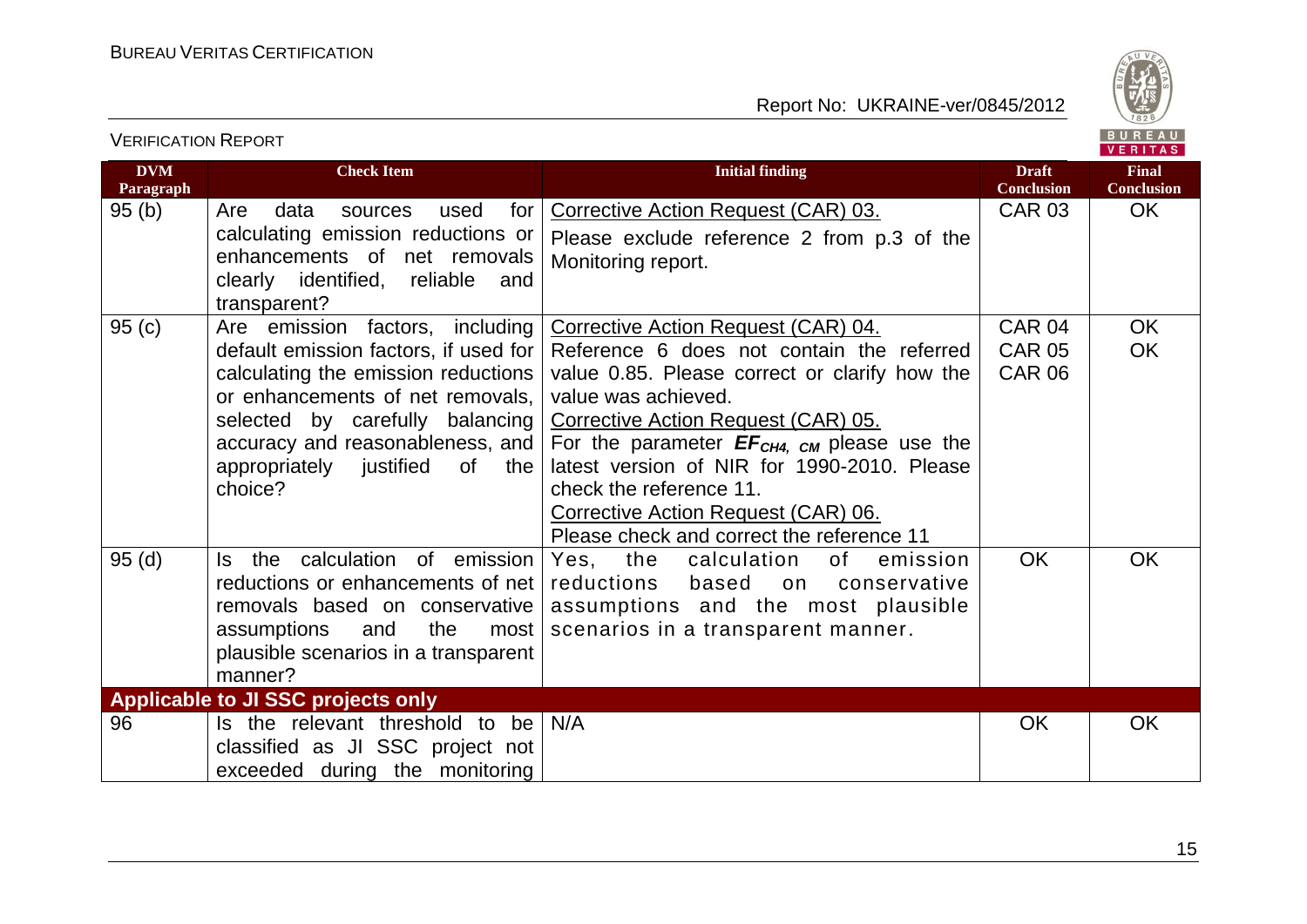

| <b>VERIFICATION REPORT</b> |                                                                                                                                                                                                                                                                                                                                            |                        |                                   | BUREAU<br><b>VERITAS</b>          |
|----------------------------|--------------------------------------------------------------------------------------------------------------------------------------------------------------------------------------------------------------------------------------------------------------------------------------------------------------------------------------------|------------------------|-----------------------------------|-----------------------------------|
| <b>DVM</b><br>Paragraph    | <b>Check Item</b>                                                                                                                                                                                                                                                                                                                          | <b>Initial finding</b> | <b>Draft</b><br><b>Conclusion</b> | <b>Final</b><br><b>Conclusion</b> |
|                            | period<br>on an annual average<br>basis?                                                                                                                                                                                                                                                                                                   |                        |                                   |                                   |
|                            | If the threshold is exceeded, is the                                                                                                                                                                                                                                                                                                       |                        |                                   |                                   |
|                            | maximum emission reduction level                                                                                                                                                                                                                                                                                                           |                        |                                   |                                   |
|                            | estimated in the PDD for the JI                                                                                                                                                                                                                                                                                                            |                        |                                   |                                   |
|                            | SSC project or the bundle for the                                                                                                                                                                                                                                                                                                          |                        |                                   |                                   |
|                            | monitoring period determined?<br>Applicable to bundled JI SSC projects only                                                                                                                                                                                                                                                                |                        |                                   |                                   |
| 97(a)                      | Has the composition of the bundle                                                                                                                                                                                                                                                                                                          | N/A                    | OK                                | <b>OK</b>                         |
|                            | not changed from that is stated in                                                                                                                                                                                                                                                                                                         |                        |                                   |                                   |
|                            | F-JI-SSCBUNDLE?                                                                                                                                                                                                                                                                                                                            |                        |                                   |                                   |
| 97(b)                      | If the determination was conducted<br>the basis of an overall<br>on<br>monitoring plan, have the project<br>participants submitted a common<br>monitoring report?                                                                                                                                                                          | N/A                    | OK                                | OK                                |
| 98                         | If the monitoring is based on $a \mid$<br>monitoring plan that provides for<br>overlapping monitoring periods, are<br>monitoring<br>periods<br>the<br>per<br>component of the project clearly<br>specified in the monitoring report?<br>Do the monitoring periods not<br>overlap with those for which<br>verifications were already deemed | N/A                    | OK                                | OK                                |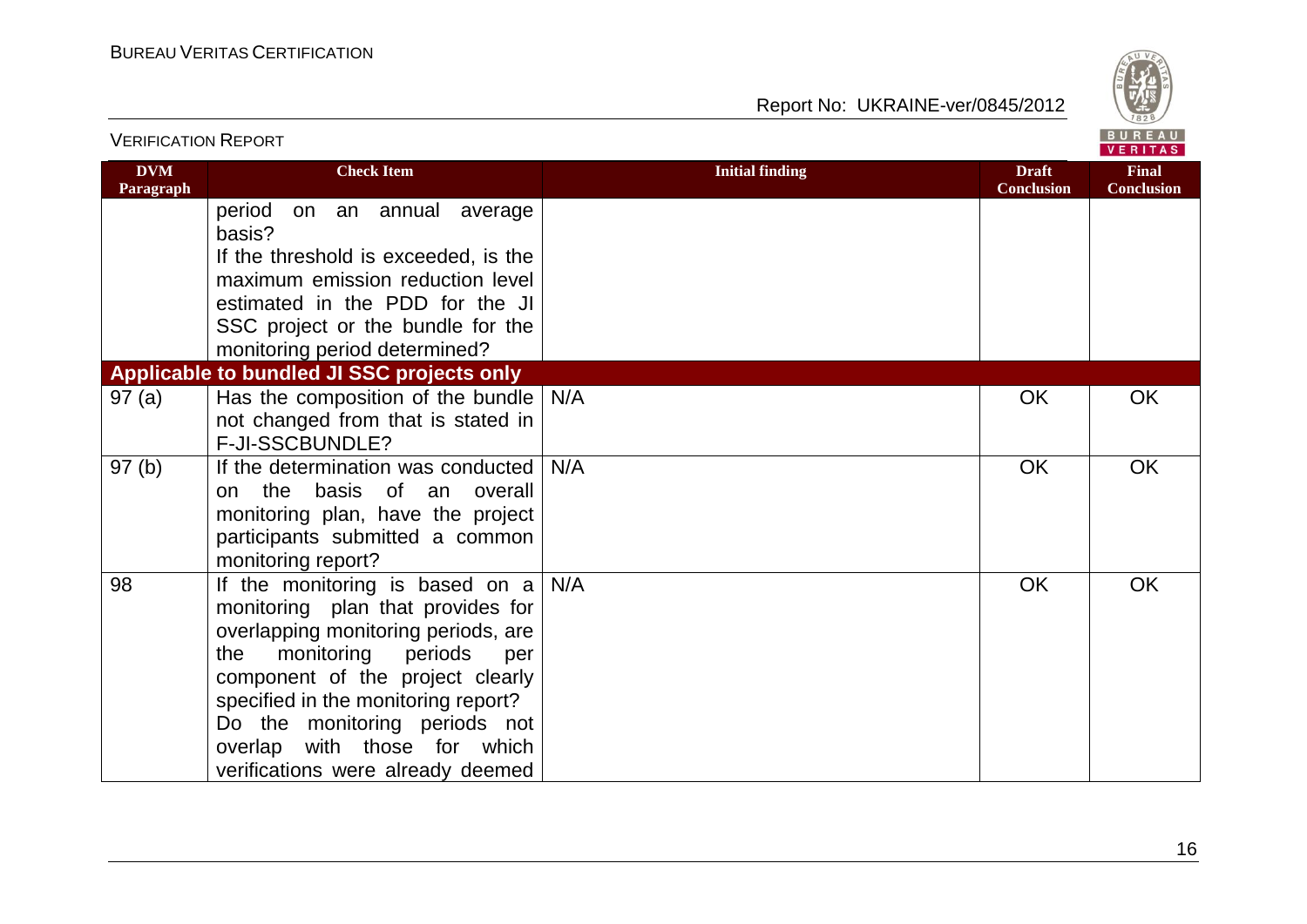

| VERIFICATION INEPURT    |                                                                                                                                                                                                                                                                                                                              |                                                                                                                                                                                 |                                   | VERITAS                           |
|-------------------------|------------------------------------------------------------------------------------------------------------------------------------------------------------------------------------------------------------------------------------------------------------------------------------------------------------------------------|---------------------------------------------------------------------------------------------------------------------------------------------------------------------------------|-----------------------------------|-----------------------------------|
| <b>DVM</b><br>Paragraph | <b>Check Item</b>                                                                                                                                                                                                                                                                                                            | <b>Initial finding</b>                                                                                                                                                          | <b>Draft</b><br><b>Conclusion</b> | <b>Final</b><br><b>Conclusion</b> |
|                         | final in the past?                                                                                                                                                                                                                                                                                                           |                                                                                                                                                                                 |                                   |                                   |
|                         | <b>Revision of monitoring plan</b>                                                                                                                                                                                                                                                                                           |                                                                                                                                                                                 |                                   |                                   |
|                         | Applicable only if monitoring plan is revised by project participant                                                                                                                                                                                                                                                         |                                                                                                                                                                                 |                                   |                                   |
| 99(a)                   | Did the project participants provide<br>an appropriate justification for the                                                                                                                                                                                                                                                 | N/A                                                                                                                                                                             | <b>OK</b>                         | OK                                |
| 99(b)                   | proposed revision?<br>the<br>revision<br><b>Does</b><br>proposed<br>improve the accuracy<br>and/or<br>applicability of information collected<br>compared to the original monitoring<br>plan without changing conformity<br>relevant rules<br>with<br>the<br>and<br>regulations for the establishment of<br>monitoring plans? | N/A                                                                                                                                                                             | <b>OK</b>                         | OK                                |
| <b>Data management</b>  |                                                                                                                                                                                                                                                                                                                              |                                                                                                                                                                                 |                                   |                                   |
| 101 $(a)$               | data<br>Is the implementation of<br>collection<br>procedures<br>in<br>accordance with the monitoring<br>plan, including the quality control<br>and quality assurance procedures?                                                                                                                                             | Yes, the implementation of data collection<br>procedures is in accordance<br>with<br>the<br>monitoring plan, including the quality control<br>and quality assurance procedures. | <b>OK</b>                         | OK                                |
| 101(b)                  | Is the function of the monitoring                                                                                                                                                                                                                                                                                            | Corrective Action Request (CAR) 07.                                                                                                                                             | <b>CAR 07</b>                     | <b>OK</b>                         |
|                         | equipment, including its calibration                                                                                                                                                                                                                                                                                         | Please provide passport and calibration                                                                                                                                         | <b>CAR 08</b>                     | OK                                |
|                         | status, in order?                                                                                                                                                                                                                                                                                                            | certificates that ensure accuracy of measuring                                                                                                                                  | <b>CAR 09</b>                     | OK                                |
|                         |                                                                                                                                                                                                                                                                                                                              | in the monitoring period for scales reg.#3713.<br>Corrective Action Request (CAR) 08.                                                                                           | <b>CAR 10</b>                     | <b>OK</b>                         |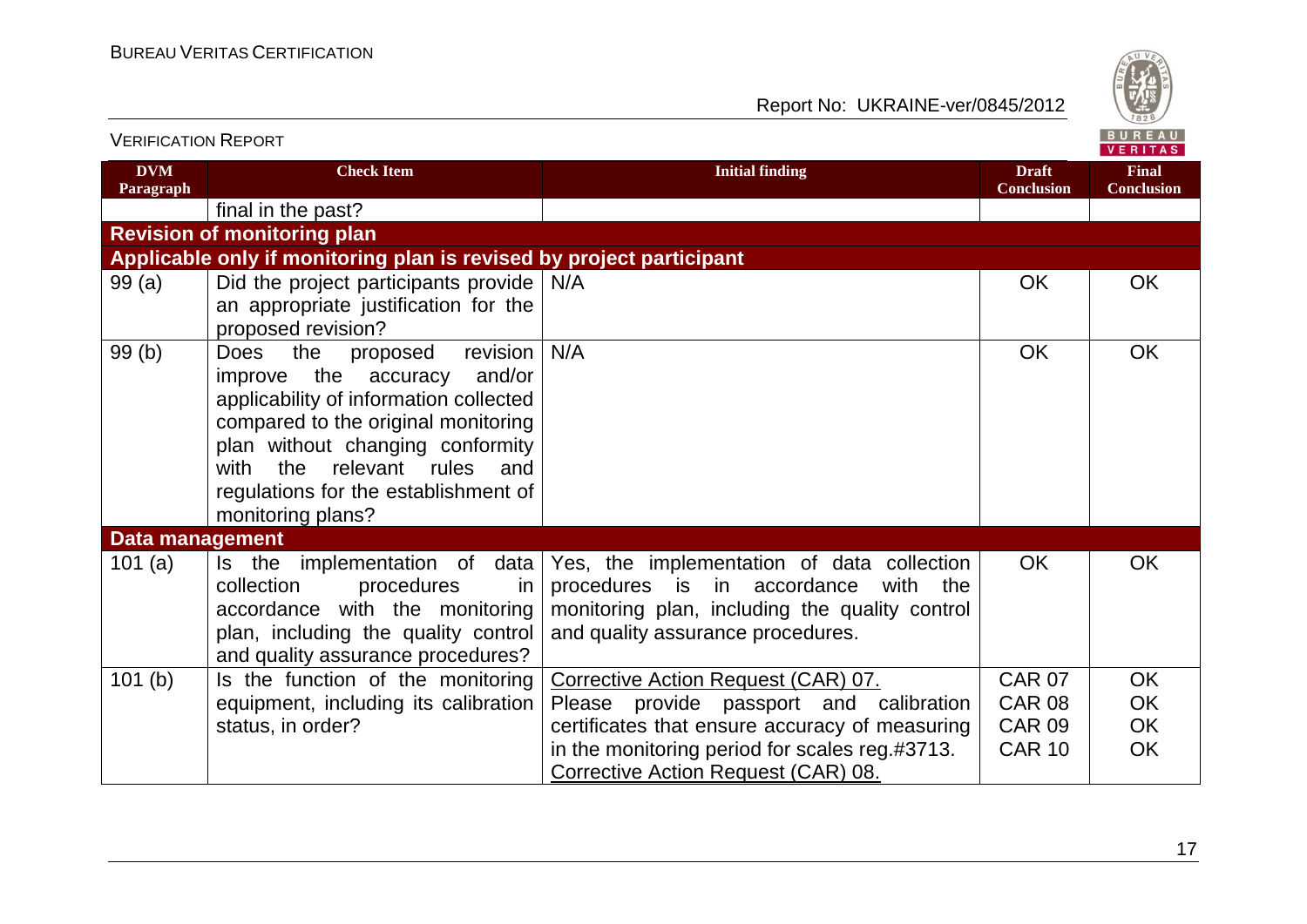

VERIFICATION REPORT

| <b>DVM</b><br>Paragraph | <b>Check Item</b>                                                                                                          | <b>Initial finding</b>                                                                                                                                                                                                                                                                                                                                                          | <b>Draft</b><br><b>Conclusion</b> | <b>Final</b><br><b>Conclusion</b> |
|-------------------------|----------------------------------------------------------------------------------------------------------------------------|---------------------------------------------------------------------------------------------------------------------------------------------------------------------------------------------------------------------------------------------------------------------------------------------------------------------------------------------------------------------------------|-----------------------------------|-----------------------------------|
|                         |                                                                                                                            | Please provide<br>passport and calibration<br>certificate<br>for<br>electric<br>meter<br>power<br>reg.#446002.<br>Corrective Action Request (CAR) 09.<br>Please provide the documental evidences that<br>training of personnel was conducted<br>Corrective Action Request (CAR) 10.<br>Please provide the numbers for all the tables<br>in the MR (see table on p.4 of the MR). |                                   |                                   |
| 101 (c)                 | Are the evidence and records used<br>for the monitoring maintained in a<br>traceable manner?                               | The evidences and records used for the<br>monitoring maintained are in a traceable<br>manner                                                                                                                                                                                                                                                                                    | <b>OK</b>                         | <b>OK</b>                         |
| $101$ (d)               | collection<br>the<br>data<br>and<br>ls.<br>management system for the project<br>in accordance with the<br>monitoring plan? | The data collection and management system<br>for the project is in accordance with the<br>monitoring plan                                                                                                                                                                                                                                                                       | <b>OK</b>                         | <b>OK</b>                         |
|                         |                                                                                                                            | Verification regarding programs of activities (additional elements for assessment)                                                                                                                                                                                                                                                                                              |                                   |                                   |
| 102                     | Is any JPA that has not been<br>added to the JI PoA not verified?                                                          | N/A                                                                                                                                                                                                                                                                                                                                                                             | <b>OK</b>                         | <b>OK</b>                         |
| 103                     | Is the verification based on the<br>monitoring reports of all JPAs to be<br>verified?                                      | N/A                                                                                                                                                                                                                                                                                                                                                                             | <b>OK</b>                         | <b>OK</b>                         |
| 103                     | Does the verification ensure the<br>accuracy and conservativeness of<br>emission<br>reductions<br>the<br>or                | N/A                                                                                                                                                                                                                                                                                                                                                                             | <b>OK</b>                         | <b>OK</b>                         |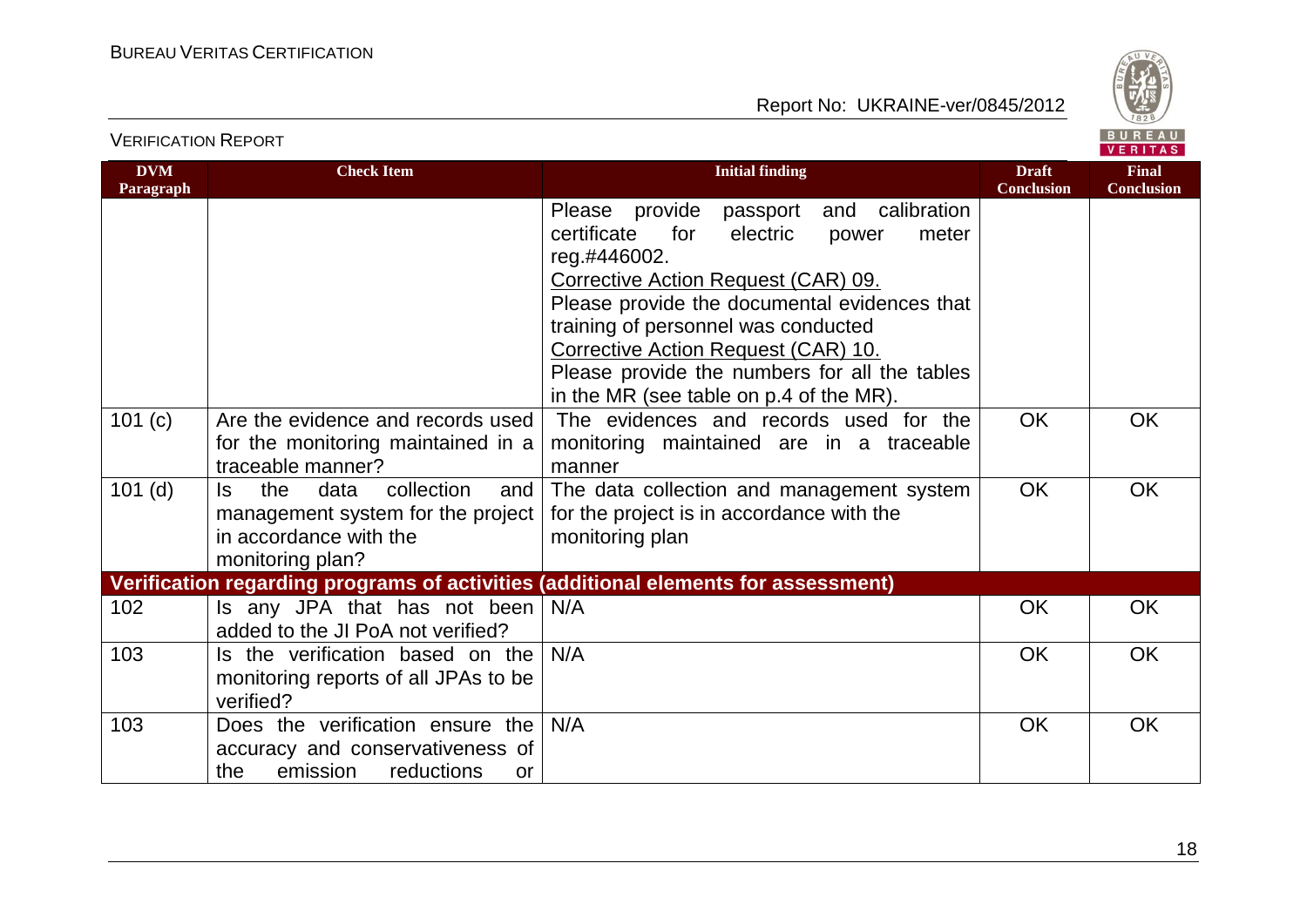

| <b>VERIFICATION REPORT</b> |                                                                                                                                                                                                                                                                                                                                                                                                                                                                                                 |                        |                                   | BUREAU<br><b>VERITAS</b>          |
|----------------------------|-------------------------------------------------------------------------------------------------------------------------------------------------------------------------------------------------------------------------------------------------------------------------------------------------------------------------------------------------------------------------------------------------------------------------------------------------------------------------------------------------|------------------------|-----------------------------------|-----------------------------------|
| <b>DVM</b><br>Paragraph    | <b>Check Item</b>                                                                                                                                                                                                                                                                                                                                                                                                                                                                               | <b>Initial finding</b> | <b>Draft</b><br><b>Conclusion</b> | <b>Final</b><br><b>Conclusion</b> |
|                            | enhancements<br>removals<br>0f<br>generated by each JPA?                                                                                                                                                                                                                                                                                                                                                                                                                                        |                        |                                   |                                   |
| 104                        | Does the monitoring period not N/A<br>overlap with previous monitoring<br>periods?                                                                                                                                                                                                                                                                                                                                                                                                              |                        | OK                                | <b>OK</b>                         |
| 105                        | If the AIE learns of an erroneously<br>included JPA, has the AIE informed<br>the JISC of its findings in writing?                                                                                                                                                                                                                                                                                                                                                                               | N/A                    | <b>OK</b>                         | OK                                |
|                            | Applicable to sample-based approach only                                                                                                                                                                                                                                                                                                                                                                                                                                                        |                        |                                   |                                   |
| 106                        | Does the sampling plan prepared<br>by the AIE:<br>(a) Describe its sample selection,<br>taking into<br>account that:<br>(i) For each verification that uses<br>a sample-based approach, the<br>selection<br>sample<br>shall<br>be<br>sufficiently representative of the<br>JPAs in the JI PoA such<br>extrapolation to all JPAs identified<br>for that verification is reasonable,<br>taking into account differences<br>among the characteristics of<br>JPAs, such as:<br>- The types of JPAs; | N/A                    | OK                                | <b>OK</b>                         |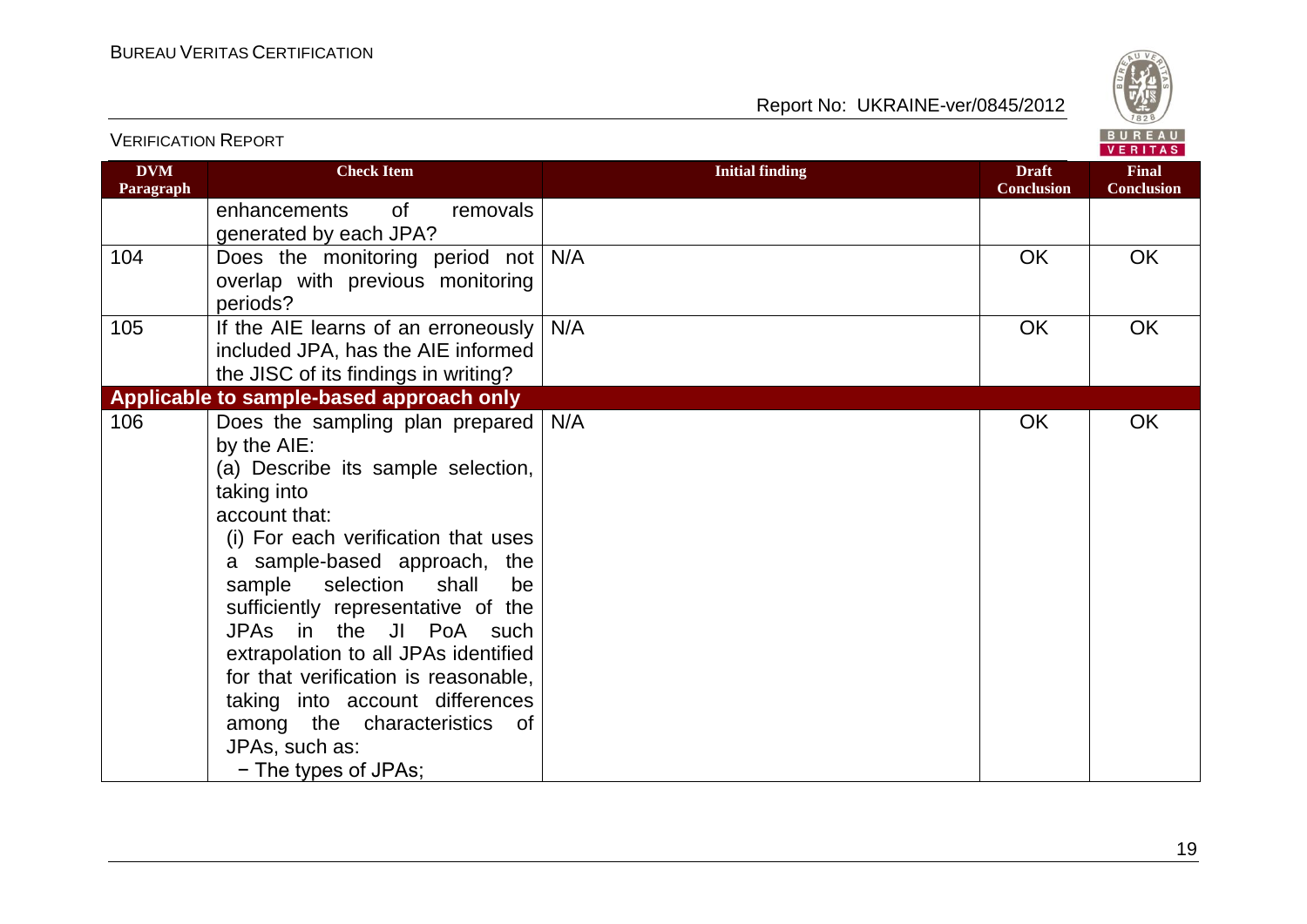

|                         |                                                                                                                                                                                                                                                                                                                                                                                 |                                                             | VERITAS                           |
|-------------------------|---------------------------------------------------------------------------------------------------------------------------------------------------------------------------------------------------------------------------------------------------------------------------------------------------------------------------------------------------------------------------------|-------------------------------------------------------------|-----------------------------------|
| <b>DVM</b><br>Paragraph | <b>Check Item</b>                                                                                                                                                                                                                                                                                                                                                               | <b>Initial finding</b><br><b>Draft</b><br><b>Conclusion</b> | <b>Final</b><br><b>Conclusion</b> |
|                         | The complexity of<br>the<br>-<br>applicable technologies and/or<br>measures used;<br>- The geographical location of<br>each JPA;<br>- The amounts of expected<br>emission reductions of the JPAs<br>being verified;<br>- The number of JPAs for which<br>emission reductions are being<br>verified;<br>- The length of monitoring<br>periods of the JPAs being<br>verified; and |                                                             |                                   |
|                         | - The samples selected for prior<br>verifications, if any?                                                                                                                                                                                                                                                                                                                      |                                                             |                                   |
| 107                     | Is the sampling plan ready for<br>publication through the secretariat<br>along with the verification report<br>and supporting documentation?                                                                                                                                                                                                                                    | N/A<br><b>OK</b>                                            | <b>OK</b>                         |
| 108                     | Has the AIE made site inspections<br>of at least the square root of the<br>number of total JPAs, rounded to<br>the upper whole number? If the AIE<br>makes no site inspections or fewer                                                                                                                                                                                         | N/A<br><b>OK</b>                                            | <b>OK</b>                         |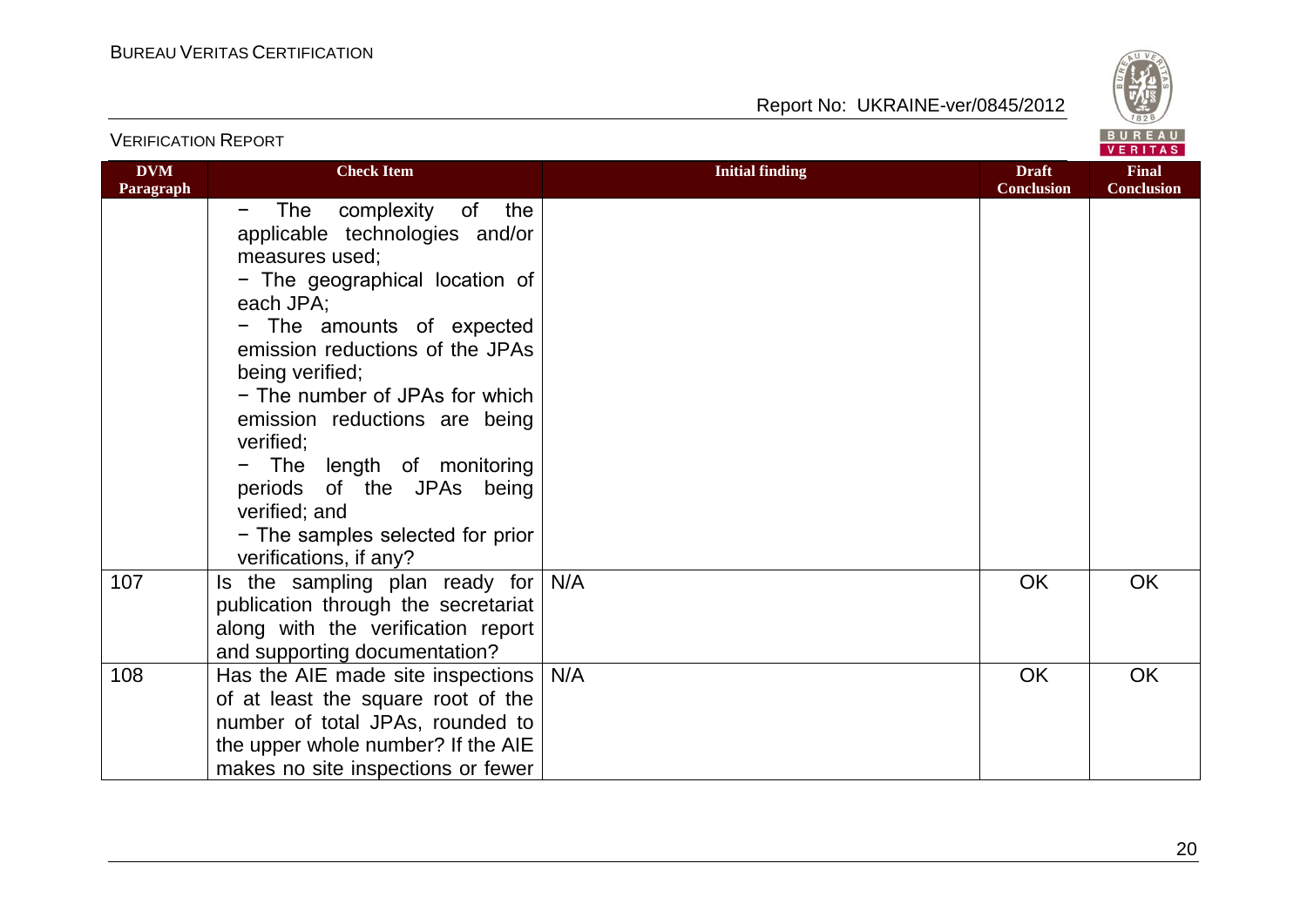

| <b>VERIFICATION REPORT</b> |                                                                                                                                                                                                                           |                        |                                   | BUREAU<br><b>VERITAS</b>          |
|----------------------------|---------------------------------------------------------------------------------------------------------------------------------------------------------------------------------------------------------------------------|------------------------|-----------------------------------|-----------------------------------|
| <b>DVM</b><br>Paragraph    | <b>Check Item</b>                                                                                                                                                                                                         | <b>Initial finding</b> | <b>Draft</b><br><b>Conclusion</b> | <b>Final</b><br><b>Conclusion</b> |
|                            | site inspections than the square<br>root of the number of total JPAs,<br>rounded to the upper<br>whole<br>number, then does the AIE provide<br>a reasonable explanation and<br>justification?                             |                        |                                   |                                   |
| 109                        | Is the sampling plan available for<br>submission to the secretariat for<br>the JISC.s ex ante assessment?<br>(Optional)                                                                                                   | N/A                    | <b>OK</b>                         | <b>OK</b>                         |
| 110                        | If the AIE learns of a fraudulently<br>included JPA, a fraudulently<br>monitored JPA or an inflated<br>number of emission reductions<br>claimed in a JI PoA, has the AIE<br>informed the JISC of the fraud in<br>writing? | N/A                    | <b>OK</b>                         | OK                                |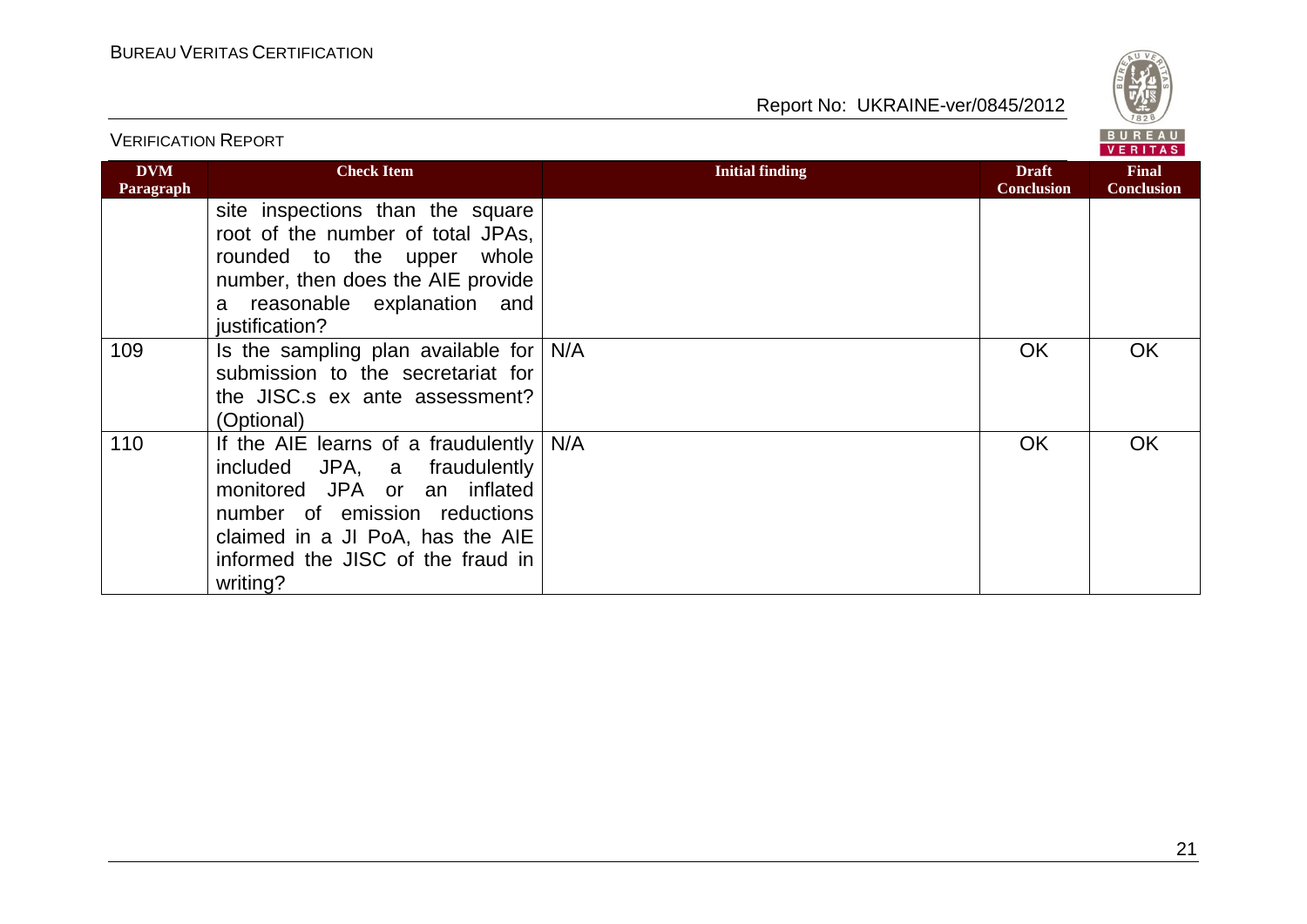

#### VERIFICATION REPORT

#### **Table 2 Resolution of Corrective Action and Clarification Requests**

| Draft report clarification and corrective<br>action requests by verification team                                                                                                       | Ref. to<br>checkli<br>st<br>questio<br>n in<br>table 1 | Summary of project participant<br>response                                           | <b>Verification team</b><br>conclusion |
|-----------------------------------------------------------------------------------------------------------------------------------------------------------------------------------------|--------------------------------------------------------|--------------------------------------------------------------------------------------|----------------------------------------|
| Corrective Action Request (CAR) 01.<br>Please provide the reference for the Letter<br>of Approval issued by the DFP of Ukraine.<br>Please also specify ITL of the project in<br>the MR. | 90                                                     | Reference for the Letter of<br>Approval issued by the DFP of<br>Ukraine is provided. | CAR is closed                          |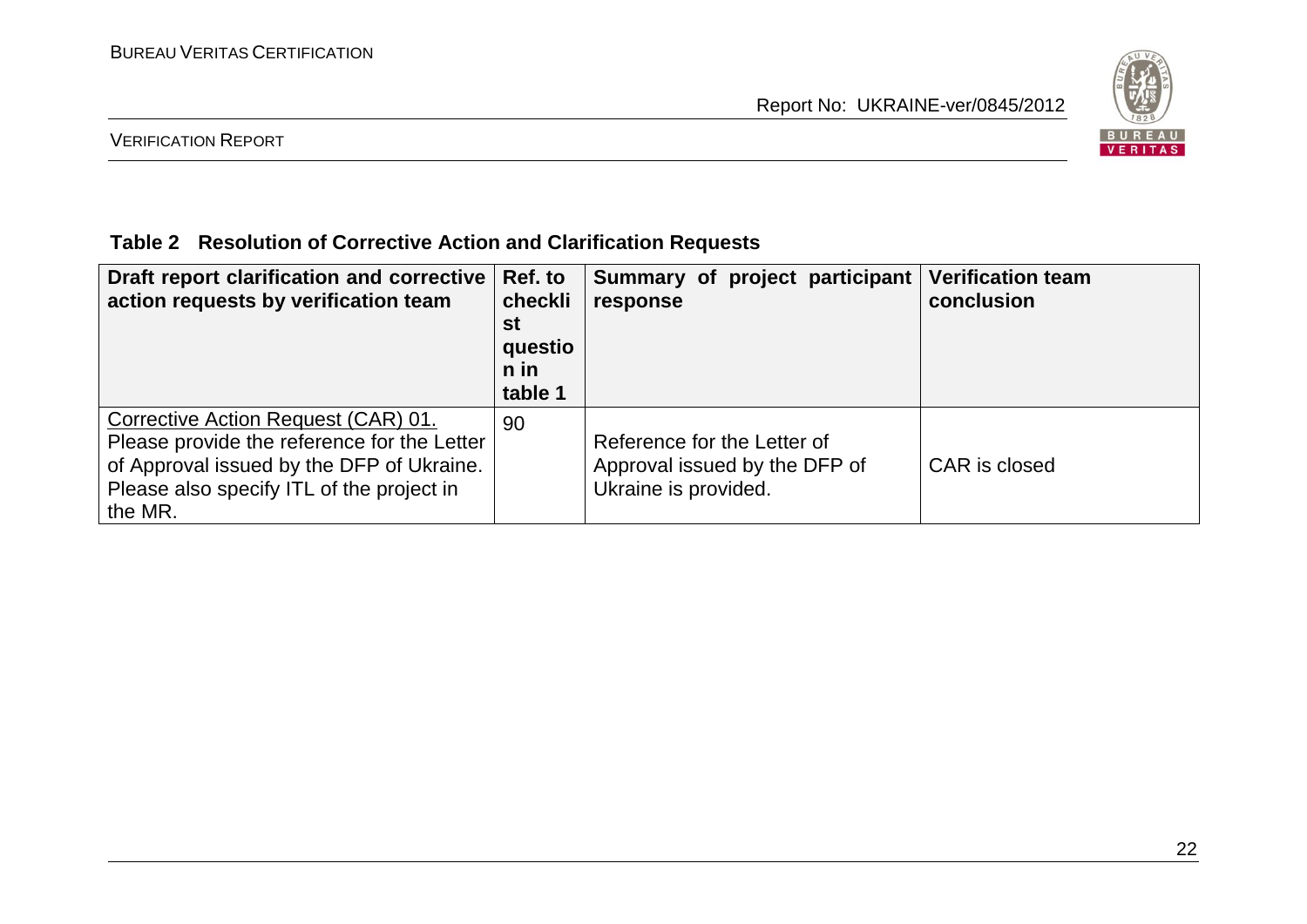

| <b>VERIFICATION REPORT</b>                                                                              |       |                                                                                                                                                                                                                                                                                                                                                                                                                                                                                                                                                                                         |                 |  |
|---------------------------------------------------------------------------------------------------------|-------|-----------------------------------------------------------------------------------------------------------------------------------------------------------------------------------------------------------------------------------------------------------------------------------------------------------------------------------------------------------------------------------------------------------------------------------------------------------------------------------------------------------------------------------------------------------------------------------------|-----------------|--|
| Corrective Action Request (CAR) 02.<br>Please specify ITL of the project in the<br>MR.                  | 90    | In accordance with JOINT<br><b>IMPLEMENTATION</b><br><b>DETERMINATION AND</b><br><b>VERIFICATION MANUAL</b><br>paragraphs 90 "The AIE should<br>assess whether at least one written<br>project approval by a Party<br>involved in the JI project, other<br>than the host Party(ies), has been<br>issued by the DFP of that Party<br>when submitting the first<br>verification report to the secretariat<br>for publication in accordance with<br>paragraph 38 of the JI guidelines,<br>at the latest". Project approval by<br>Parties involved is provided to the<br>verification team. | Issue is closed |  |
| Corrective Action Request (CAR) 03.<br>Please exclude reference 2 from p.3 of<br>the Monitoring report. | 95(b) | <b>Excluded</b>                                                                                                                                                                                                                                                                                                                                                                                                                                                                                                                                                                         | CAR is closed   |  |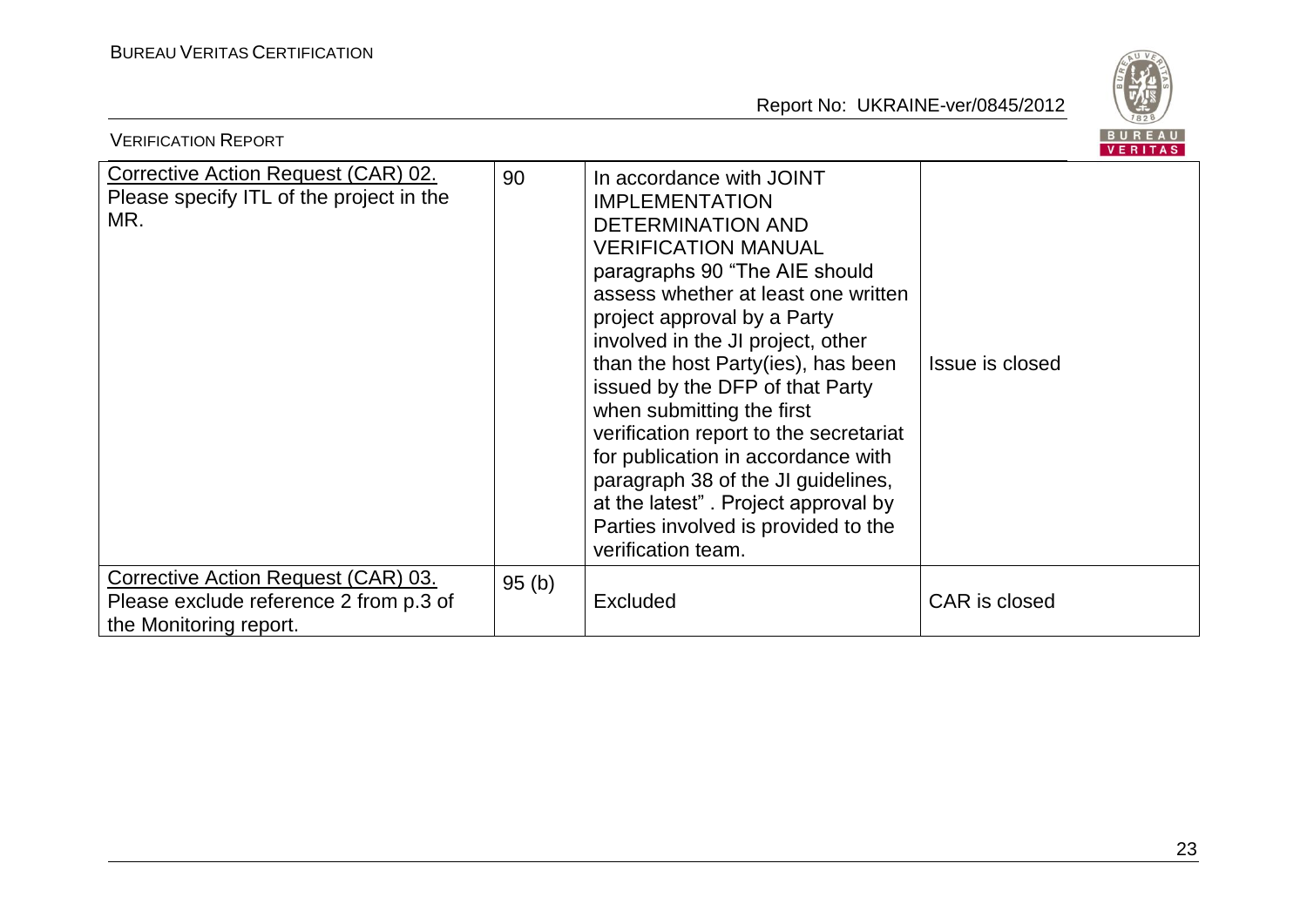

| <b>VERIFICATION REPORT</b>                                                                                                                               |       |                                                                                                                                                                                                                                                                                                                  | I BUREAU<br>VERITAS                                                                        |
|----------------------------------------------------------------------------------------------------------------------------------------------------------|-------|------------------------------------------------------------------------------------------------------------------------------------------------------------------------------------------------------------------------------------------------------------------------------------------------------------------|--------------------------------------------------------------------------------------------|
| Corrective Action Request (CAR) 04.<br>Reference 6 does not contain the referred<br>value 0.85. Please correct or clarify how<br>the value was achieved. | 95(c) | Reference is corrected. The<br>referred value 0.85 kg/m3 is taken<br>as an average between two<br>suggested types of diesel: summer<br>and winter<br>http://elarum.ru/info/standards/gost<br>- 305-82/table 2 from GOST 305-<br>82 Diesel Fuel. Specifications.<br>Values are converted from kg/m3<br>into kg/l. | CAR is closed based on the<br>appropriate explanation of<br>the origin of requested value. |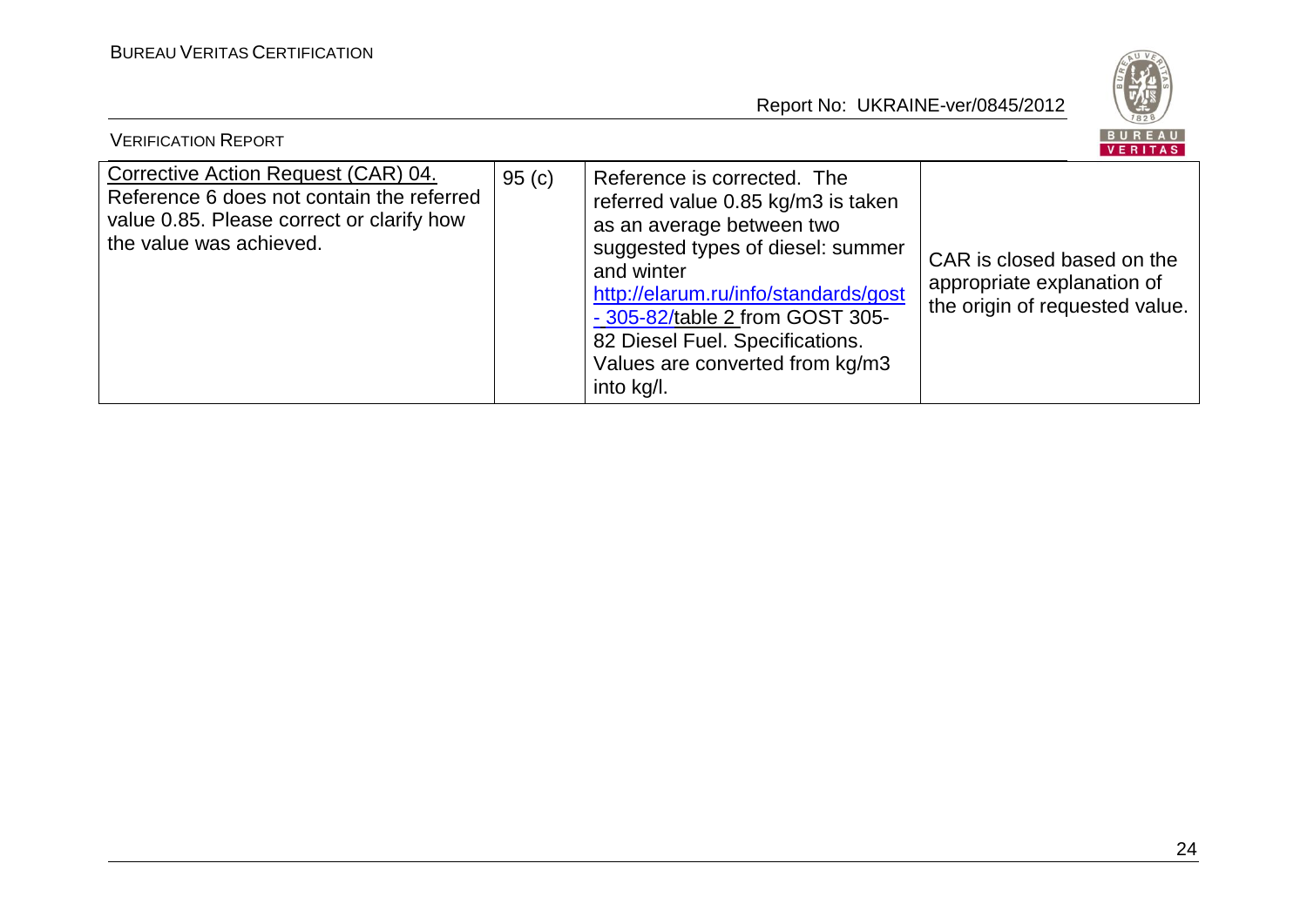

| <b>BUREAU</b><br><b>VERIFICATION REPORT</b><br>VERITAS                                                                                                                  |       |                                                                                                                                                                                                                                                                                                                                                                                                                                                                                                                                                                                                                                                                                                                                                                                                                  |                                                                                                                 |  |  |
|-------------------------------------------------------------------------------------------------------------------------------------------------------------------------|-------|------------------------------------------------------------------------------------------------------------------------------------------------------------------------------------------------------------------------------------------------------------------------------------------------------------------------------------------------------------------------------------------------------------------------------------------------------------------------------------------------------------------------------------------------------------------------------------------------------------------------------------------------------------------------------------------------------------------------------------------------------------------------------------------------------------------|-----------------------------------------------------------------------------------------------------------------|--|--|
| Corrective Action Request (CAR) 05.<br>For the parameter $EF_{CH4, \text{CM}}$ please use<br>the latest version of NIR for 1990-2010.<br>Please check the reference 11. | 95(c) | In latest NIR of Ukraine 1990-2010<br>asserts that there is coefficient of<br>methane emission for coal that is<br>already mined 2,4 m3/t (p.122). 2,4<br>$m3/t$ (p.122) is a coefficient of<br>emissions of methane in the post-<br>coal mining whereas in our<br>calculations we use another<br>coefficient such as average rate for<br>fugitive methane emissions from<br>coal mining. The principal<br>difference between these two<br>factors is one takes into account<br>the emissions of methane during<br>the mining, while another - post<br>production. The period after the<br>coal is not considered in the<br>project. That is why we use<br>average rate for fugitive methane<br>emissions from coal mining from<br>latest NIR where the coefficient is<br>presented. Reference 11 is<br>checked. | Explanation provided was<br>analyzed by the verification<br>team and found to be<br>appropriate. CAR is closed. |  |  |
| Corrective Action Request (CAR) 06.<br>Please check and correct the reference<br>11.                                                                                    | 95(c) | See answer to CAR 05.                                                                                                                                                                                                                                                                                                                                                                                                                                                                                                                                                                                                                                                                                                                                                                                            | CAR is closed                                                                                                   |  |  |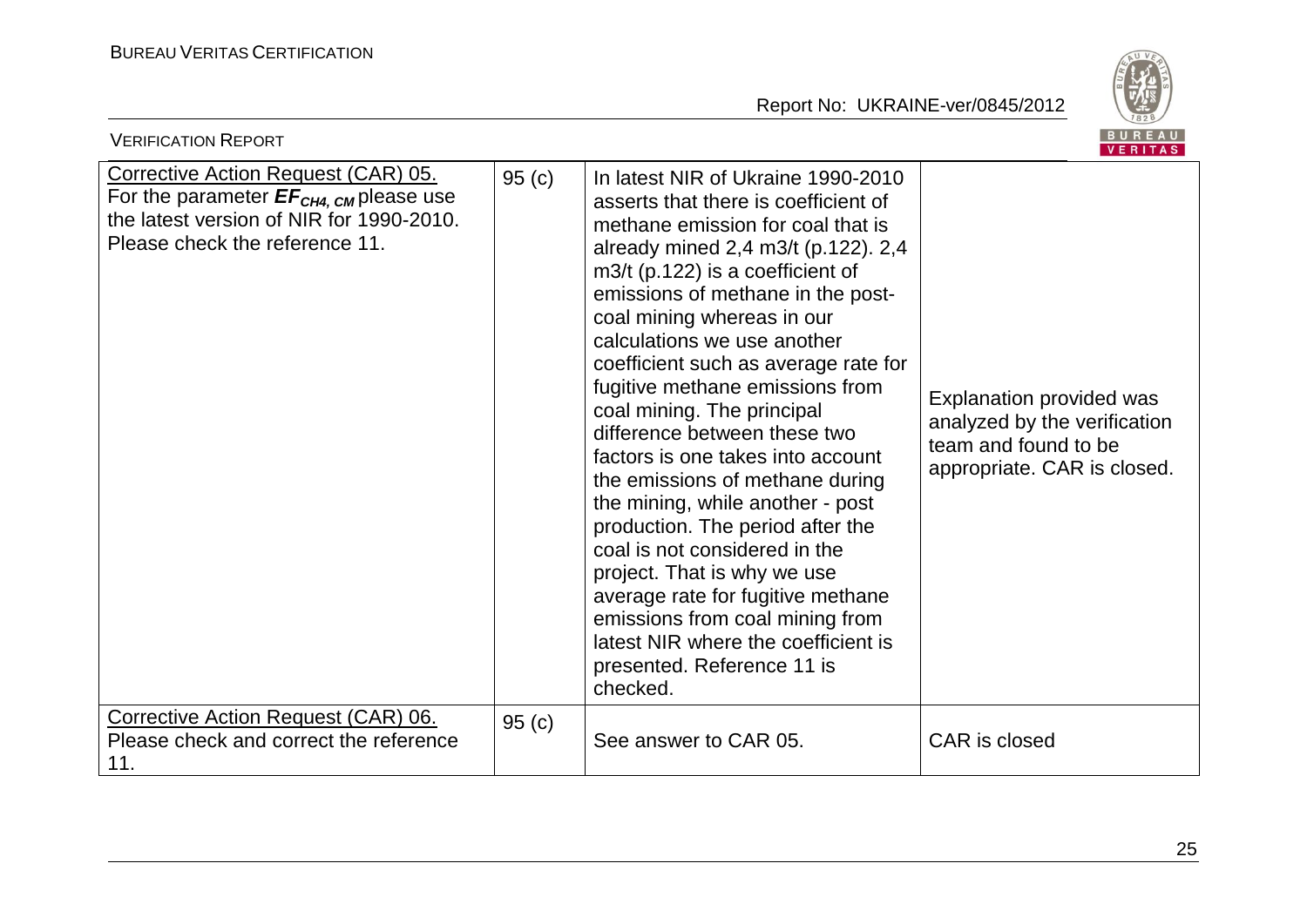

| <b>VERIFICATION REPORT</b>                                                                                                                                                                          |        |                                                                                                                                                                                                                               | BUREAU<br><b>VERITAS</b>                                               |
|-----------------------------------------------------------------------------------------------------------------------------------------------------------------------------------------------------|--------|-------------------------------------------------------------------------------------------------------------------------------------------------------------------------------------------------------------------------------|------------------------------------------------------------------------|
| Corrective Action Request (CAR) 07.<br>Please provide passport and calibration<br>certificates that ensure accuracy of<br>measuring in the monitoring period for<br>scales weighing extracted coal. | 101(b) | Passport and calibration<br>certificates that ensure accuracy of<br>measuring in the monitoring period<br>for scales is provided. In MR v1<br>was made a mistake in the dates of<br>calibration. The mistake is<br>corrected. | CAR is closed based on the<br>analysis of documentation<br>provided.   |
| Corrective Action Request (CAR) 08.<br>Please provide passport and calibration<br>certificate for electric power meters.                                                                            | 101(b) | Passport and calibration certificate<br>for electric power meters are<br>provided.                                                                                                                                            | Issue is closed based on the<br>analysis of documentation<br>provided. |
| Corrective Action Request (CAR) 09.<br>Please provide the documental evidences<br>that training of personnel was conducted.                                                                         | 101(b) | The documental evidences that<br>training of personnel was<br>conducted according to schedule<br>are provided.                                                                                                                | CAR is closed                                                          |
| Corrective Action Request (CAR) 10.<br>Please provide the numbers for all the<br>tables in the MR (see table on p.4 of the<br>MR).                                                                  | 101(b) | The numbers for all the tables in<br>the MR is provided.                                                                                                                                                                      | CAR is closed                                                          |
| Clarification Request (CL) 01.<br>Please clarify whether dismantling facility<br>was operational for the whole monitoring<br>period or were there any stoppages in its<br>operation?                | 92     | Scheduled downtimes for repairs<br>and due to the severe frosts is<br>presented in sheet "data" of excel<br>file and in section B.1 of MR.                                                                                    | CAR is closed                                                          |